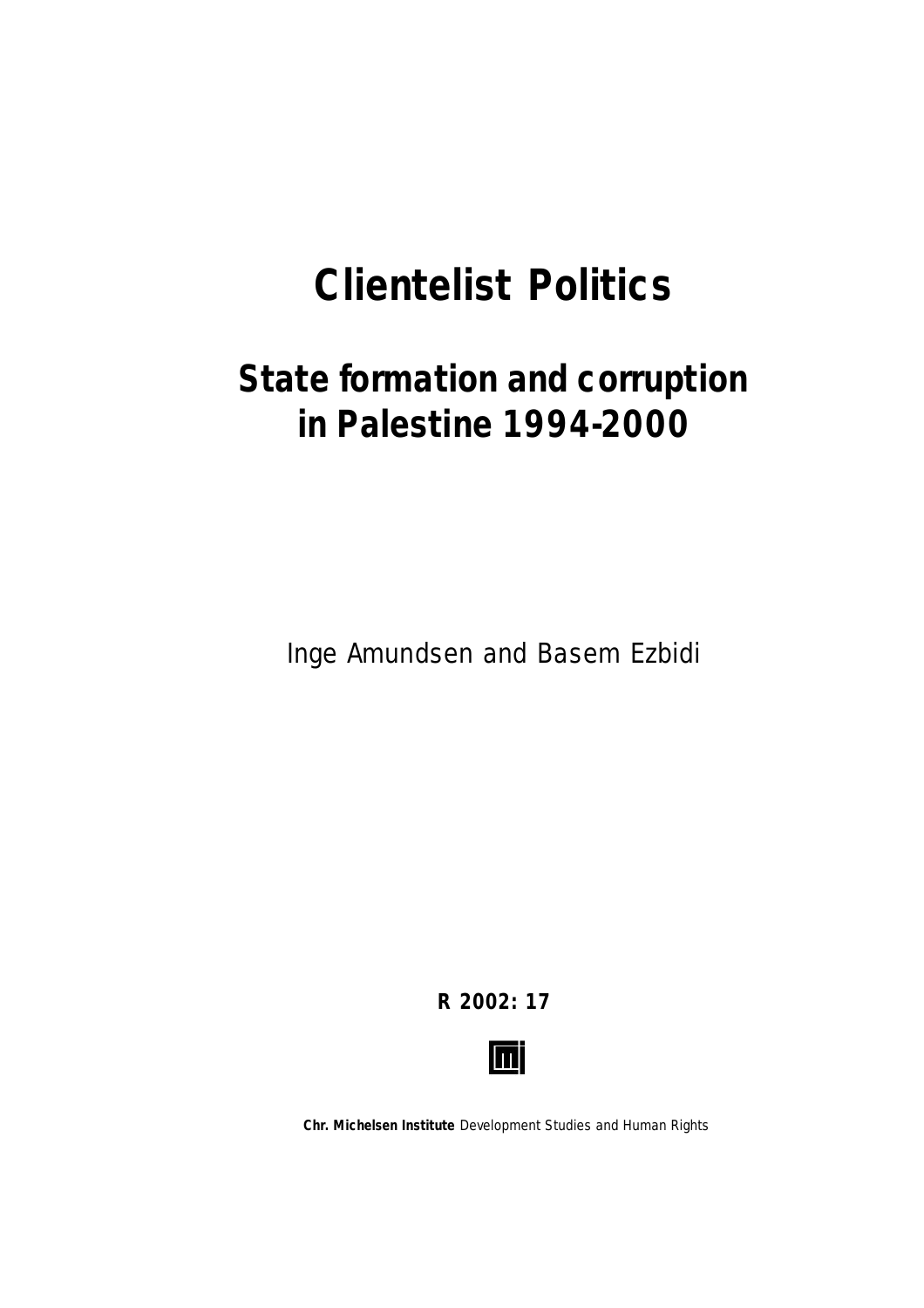## **CMI Reports**

This series can be ordered from: Chr. Michelsen Institute P.O. Box 6033 Postterminalen, N-5892 Bergen, Norway Tel: + 47 55 57 40 00 Fax: + 47 55 57 41 66 E-mail: cmi@.cmi.no http//www.cmi.no

Price: NOK 50

ISSN 0805-505X ISBN 82-8062-035-4 This report is also available at: www.cmi.no/public/pub2002

#### **Indexing terms**

Democratisation State formation Clientelism Corruption Rent-seeking Palestine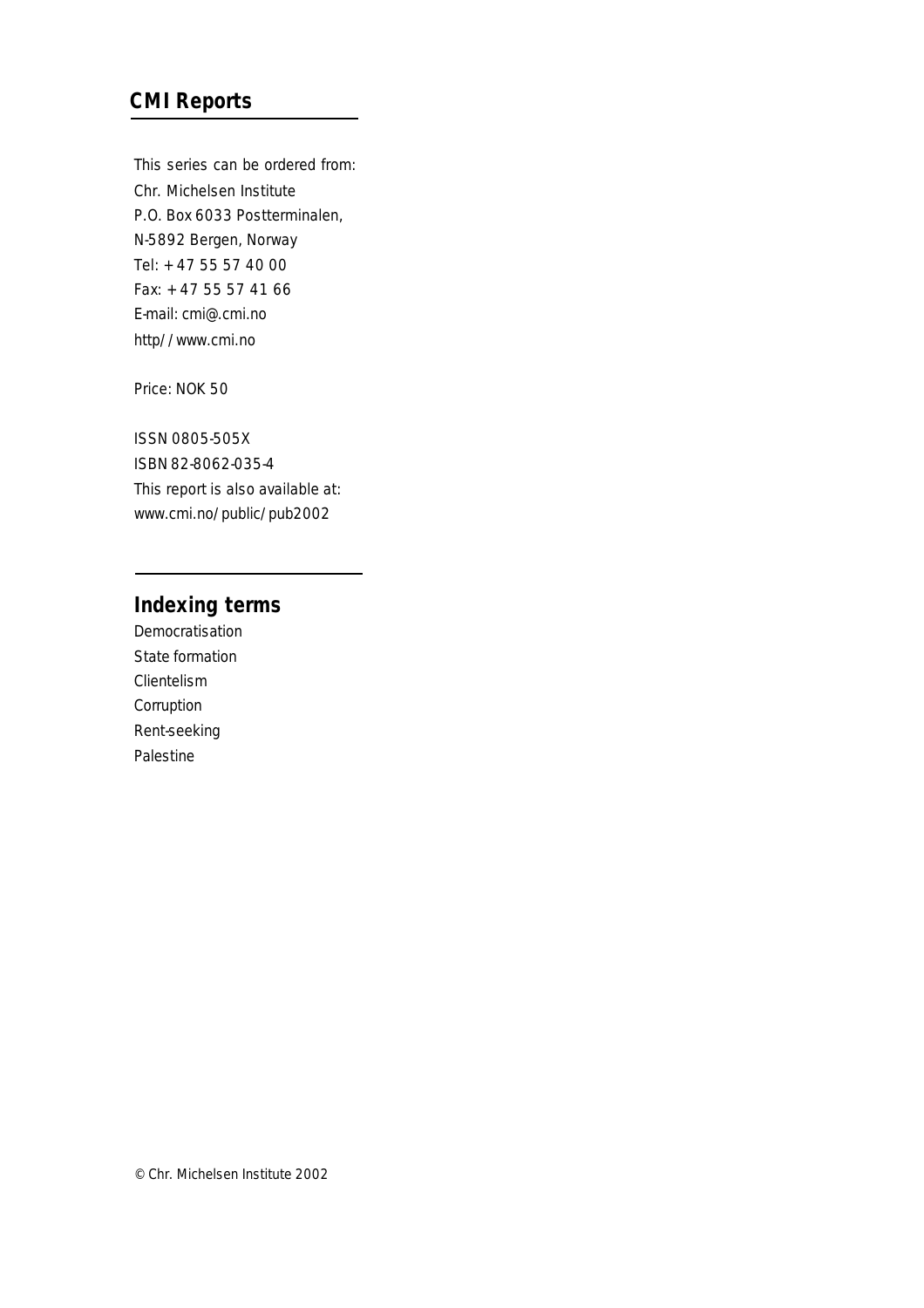## **Contents**

| $\mathbf{1}$     |            |  |  |
|------------------|------------|--|--|
| $\mathbf{2}$     |            |  |  |
|                  | 2.1<br>2.2 |  |  |
| 3                |            |  |  |
|                  | 3.1        |  |  |
|                  | 3.2        |  |  |
|                  | 3.3        |  |  |
|                  | 3.4        |  |  |
|                  | 3.5        |  |  |
|                  | 3.6        |  |  |
| $\blacktriangle$ |            |  |  |
|                  | 4.1        |  |  |
|                  | 4.2        |  |  |
|                  | 4.3        |  |  |
|                  | 4.4        |  |  |
|                  | 4.5        |  |  |
| 5                |            |  |  |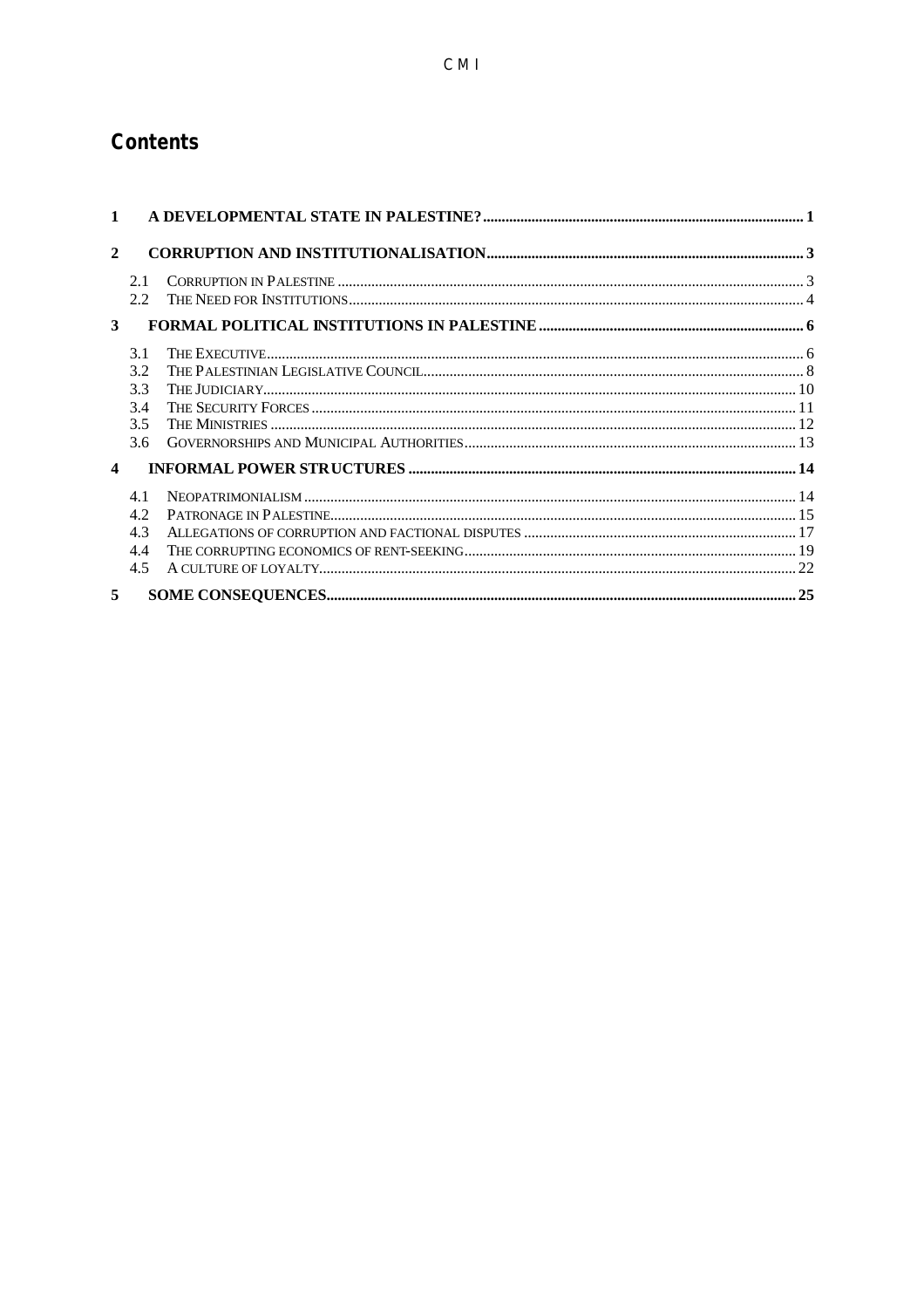## **1 A Developmental State in Palestine?**

From the establishment of the Palestinian National Authority (PNA) in 1994, until the second intifada and the reoccupation of most of the West Bank and Gaza Strip in 2001, Palestine was undergoing a state formation process. Although the Palestinians were only in partial control of the occupied territories and despite the fact that the territories' international status remained unsettled and contested, a Palestinian state apparatus was established. Based primarily on the Palestinian Liberation Organisation (PLO), this quasi-state established a presidency, a number of ministries and other executive and administrative bodies, an elected parliament (the Palestinian Legislative Council, PLC), and a judiciary branch.

The state formation process came, however, to an almost complete halt with the collapse of the Camp David talks and the onset of the second intifada late 2000 and definitely with the Israeli reoccupation of most of the West bank and Gaza in 2002. At the time of writing, Palestine is divided into eight zones, with 120 checkpoints and 220 enclaves, a wall is being built, the economy is in ruins and the Palestinian National Authority hardly operates.

A severe political predicament nevertheless faced the Palestinians - in addition to the unresolved question of statehood, lack of physical control of the territory, and economic subjugation to Israel - namely the character of the state that was being formed. The emerging Palestinian entity was not democratic, transparent or accountable, and its legitimacy was contested. Moreover, the rule system and the state institutions developed certain institutional and decision-making characteristics that pointed in the direction of a strong developmental state, albeit with many countervailing characteristics.

The new ruling elite emanated basically from the "extra-territorial" PLO with its proper interests, political agenda and internal cohesion. From having a distinctly socialist political agenda originally, the PLO leadership went a long way into negotiations with Israel, in recognising Israel as a state, and in embarking on more liberal political and economic principles. Besides, being based on the PLO, the Palestinian National Authority (PNA) seemed to have the legitimacy, coherence and control necessary to implement most of its policies.

However, largely because of the conflict with Israel, informal, clientelist, monopolist and coercive tendencies developed at the detriment of popular participation, transparency and accountability. This pointed to a possible enduring mal-development of the political institutions with increasing levels of corruption and rent-seeking. Thus, since the PLO-based Palestinian Authority started to operate and develop, and in particular since 1997, accusations, revelations and scandals of corruption increased in numbers and intensity. According to various reports (of which the Rocard-Siegman Report from 1998 was the single most influential), there was political corruption in the Presidency, involving high-ranking political figures and PLO officers, and widespread bureaucratic corruption within nearly all administrative bodies. Although Yasser Arafat was not personally and openly criticised, corruption was said to be systemic in Palestine and to have reached the highest circles, including the president's office.

The purpose of this report is to identify some of these trends and to assess whether the Palestinian quasi-state incorporated traits of developmental or non-developmental (predatory,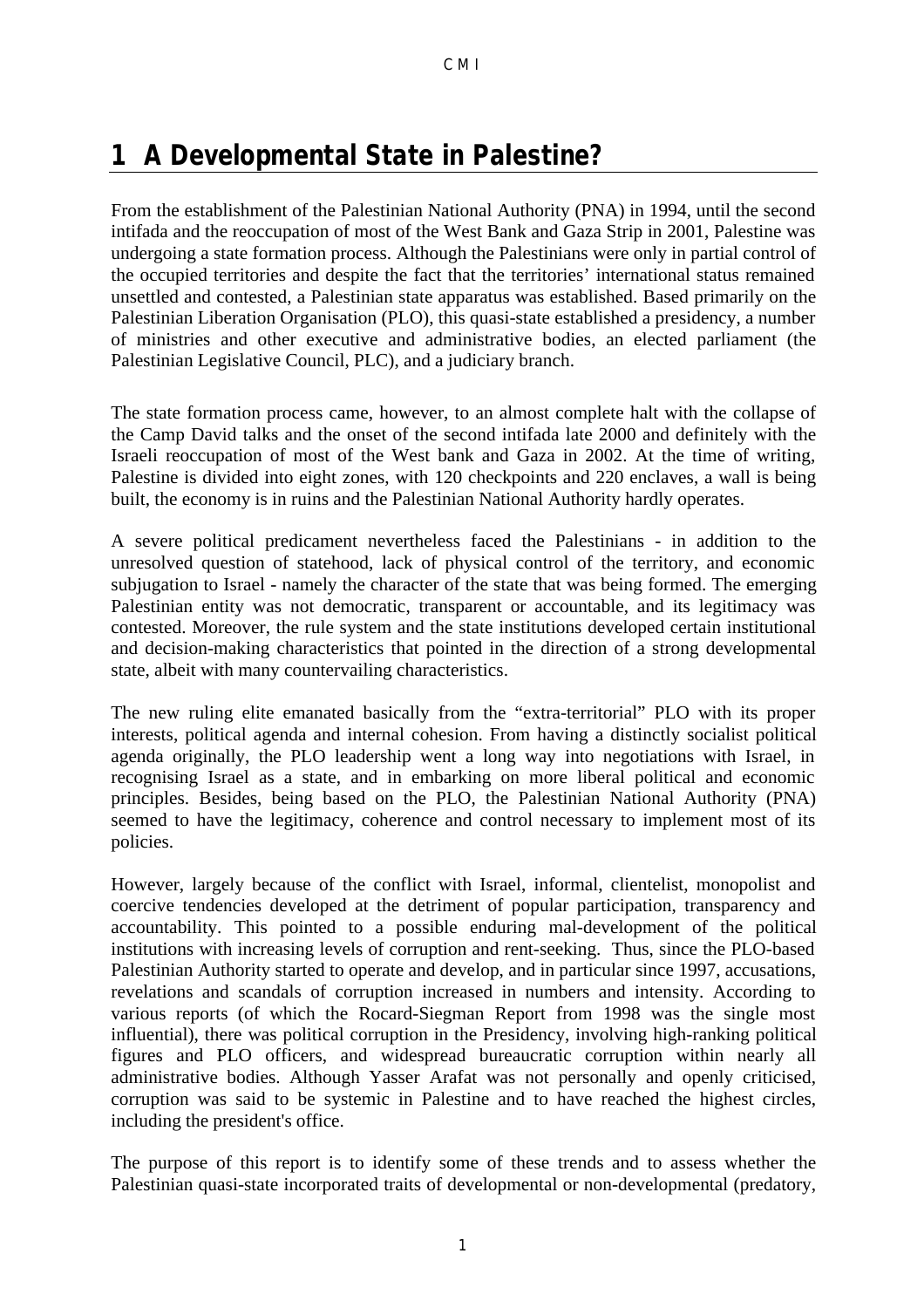client, and clientelist/neopatrimonial) states. Did the Palestinian quasi-state have the qualities necessary for a viable social and economic transformation, and the prospects to be a developmentalist state?

Our basic arguments are as follows: On the one hand, the Palestinian process of state formation included a number of characteristics that bode well for a developmental oriented state that could ensure the transformation of Palestine into an economically and politically dynamic and viable entity; a developmental state. In the outset, the Palestinian National Authority seemed to have the coherence, coordination, legitimacy and political will necessary to bring about deep social, economic and political transformations. On the other hand, the obstacles were almost insurmountable and certain factors came to point in the opposite direction: fragmentation and internal conflicts over scarce resources and the use of state resources to buy the support necessary for regime survival from certain powerful factions and groups in society.

The methodology employed is comparative and eclectic. We identify some of the background conditions for corruption in Palestine, following current theoretical and comparative literature on conditions considered conducive to corruption. Of particular interest are autocratic rule, the transitory and violent phase of state formation, poverty, and foreign influence and dependency.

From our conceptual division between formal and informal powers, we will assess the presence of conditions that favoured the establishment and deepening of a rent-seeking neopatrimonial regime in Palestine. From our attempt to describe and illustrate some of the forms of corruption that existed, we will assess the implications further in terms of regime characteristics.

First, we will analyse the formal powers in terms of checks and balances within the formal political system. This is necessary in order to assess the scope of corrupt practices in Palestine. Corruption and mismanagement are factors that will seriously reduce the legitimacy of a state, and consequently its developmental capacity. Despite a system of presidentialism and centralisation of power, which could have produced a strong and development-oriented Palestinian state, a number of traits pointed to a rather weak political state authority. We have noted factors like weak accountability and transparency, the confusion over the chain of command, an overlap between institutions, inefficiency in public administration and a duality of controls, as well as unsettled legal codes and practices.

Secondly, we will analyse the informal power networks, including interactions and power divisions within the Palestinian polity. In addition to capacity, a developmental state will also need coherence and structure. We will endeavour to identify the political networks that pushed the Palestinian state in the direction of clientelist practices, like informal powers, *wasta* (mediation) and *mehsubia* (patronage), and the localised, clientelist 'fiefdoms'. Some patterns of public and economic power distribution that might have contributed to predatory practices will also be touched upon.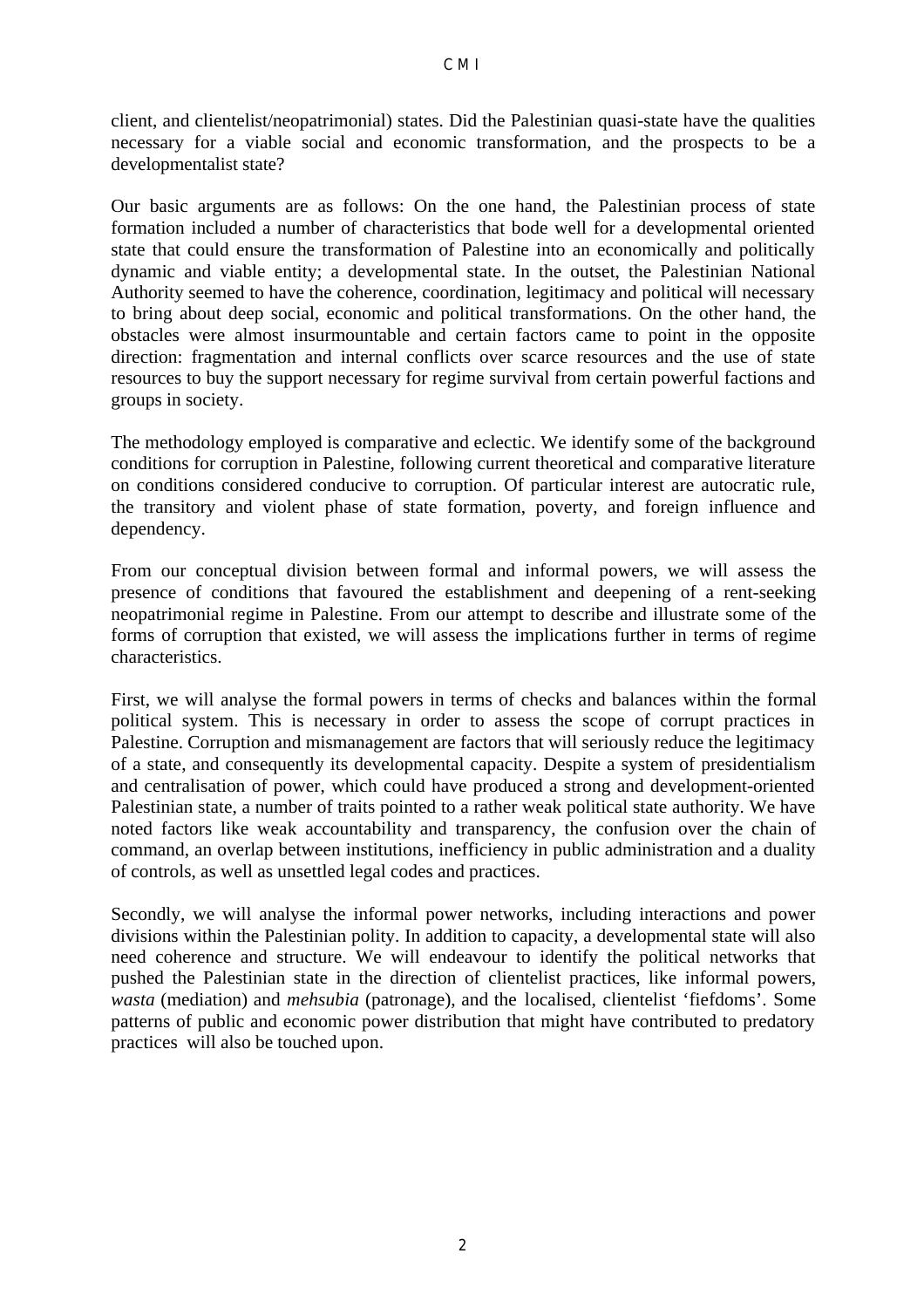# **2 Corruption and Institutionalisation**

Corruption is a phenomenon that develops and sustains under certain conditions. Among these are the political culture and traditions of a regime, processes of state formation, underdeveloped economic systems, and dependency on foreign powers. Although no direct comparisons between Palestine and other countries known for corrupt practices have been made, a sufficiently large number of system indicators existed from which there is reason to believe that corruption was to become widespread and entrenched in Palestine. In fact, Palestine scored high on most of the indicators conducive to corruption, conditions which the following section will outline.

#### **2.1 Corruption in Palestine**

The PLO leadership always promoted a strong state in Palestine, in full control of political powers and state institutions "solely for national interest", because of the enduring conflict situation with Israel. Furthermore, Israel and the Western powers emphasised "security" for Israel through the Oslo Agreements and made this an issue more important than democratic institutionalisation in Palestine. This "security first" claim resulted in an ineffective parliament and judiciary, and in poor mechanisms for democratic checks and balances. Thus, Palestine scored relatively low on political freedoms and social equality (US Department of State 2000), in particular freedom of the press, with extensive self-censorship.

Typically under regime transitional circumstances, the basic political and economic rules and regulations are vague and fluctuating, and this opens new resources up for 'grabs' for various economic interests and social segments. Besides, a wide range of social and conflicts erupts, such as between revolutionary and post-independence ideologies, pragmatic and dogmatic approaches, and modern and traditional norms. Associated with the changes in economic opportunities and unsettled rules, norms and values, a vacuum tends to develop, rendering a society norm-less and allowing people to behave in ways justified by neither old norms, nor new ones (Amundsen 1999).

In Palestine, the new state institutions never gained full political legitimacy, operational capacity or independent bodies for oversight and control necessary to establish its supremacy. There was for instance an unfortunate overlap in the authorities and mandates of the PLO and the PNA.

The unsettled and precarious political condition also gave more prominence to immediate action and short-term interests than to the long-term objectives of democracy and development. Thus, there was a high focus on the task of national reconstruction at the detriment of developing democratic practices. In fact, national reconstruction came to embody - even substitute - the historic struggle for national and democratic rights. This focus suppressed acknowledgment of the devastating impact that informal institutions (clientelism, particularity, patronage and corruption) might have on the political system. In this context, calls for transparent and accountable political and administrative conduct, institutionalisation and obedience to the rule of law were brushed away and dismissed as untimely or even luxurious trivialities.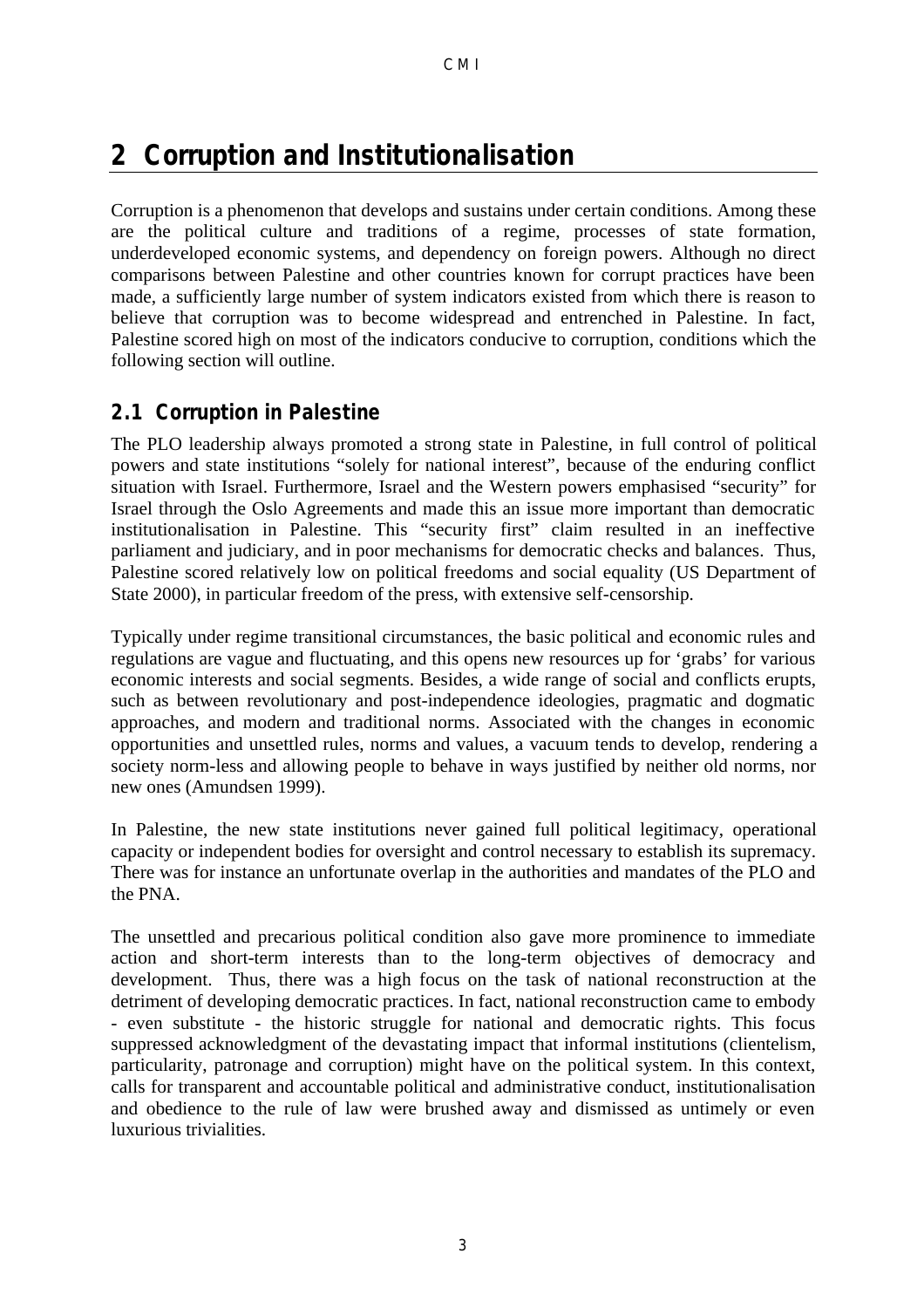Quantitative research on corruption has established that on average the governments in poor countries are the most corrupt. Their political leaders and state officials are particularly prone to public power abuse for private benefit (Klitgaard 1988, Della Porta and Meny 1997, Paldam 1999, Lambsdorff 1999). This indicates a medium to high level of corruption in the relatively poor Palestine. Furthermore, the import-oriented nature of the Palestinian economy enhanced the emergence of monopolies and state owned companies, a situation tending to enhance politically mediated access to resources. Under transitional conditions, spoils distribution (like monopoly rights, preferences in the import/export business, accommodations in politically favoured sectors and other income possibilities) were used deliberately to secure the support of important political and economic interests, leaving full discretion to an nontransparent administration and thus opening the doors for corrupt practices. As politically mediated new business opportunities were created and old ones transferred to new individuals, possibilities for quick enrichment were created for those who had the best political connections and political levers.

While there are positive financial effects to foreign aid, it tends to weaken the moral and political obligation of the citizenry to question the ruler and to hold him accountable in the various political, economic, and security spheres. In Palestine, the influence of the donor countries was shown to have a substantial impact on the status of corruption. As the regime's income and assets were divided almost evenly between taxation of the domestic economy and foreign aid, a large portion of the moneys spent was not extracted from the nation's own taxpayers (see Fjeldstad and Zagha), and this left officials rather independent of domestic popular demands and pressures.

Foreign influence, however, reaches even farther. The entire political field in Palestine was developed with the Interim Agreements, with Israel being its main term of reference. For example, the elected legislative council (PLC) was far from being a sovereign body and its authority and mandate were scattered and limited, geographically and functionally. Thus, although the Oslo Agreement authorised the creation of a Palestinian legislative body, it was restricted from legislating on a wide range of issues, leaving these subject to final status negotiations. This limited sovereignty of the Palestinian legislature severely weakened its initiatives and ability to combat corruption.

Lastly, high levels of illiteracy, huge income differentiation, weak civil society organisations, popular expressions, increasingly concerned NGOs, the many popular allegations and rumours and press reports (despite the dangers of reporting), were all social and cultural indications pointing to widespread corruption in the Palestinian quasi-state. There is no smoke without a fire.

### **2.2 The Need for Institutions**

An institutional approach to assess formal and informal power structures is essential for several reasons.

First, a developmental state needs a relatively high degree of authority and autonomy in order to push through the necessary socioeconomic transformation. Development through economic growth is a messy process in which certain interests will have to be contained and others promoted. This authority partly rests on the coercive means of a regime. But additionally, a certain level of legitimacy and support is required for the long-term sustainability of a developmentalist programme. Legitimacy and support might be characteristics of either a popular and populist authoritarian regime, or a democratic, elected regime. For the sake of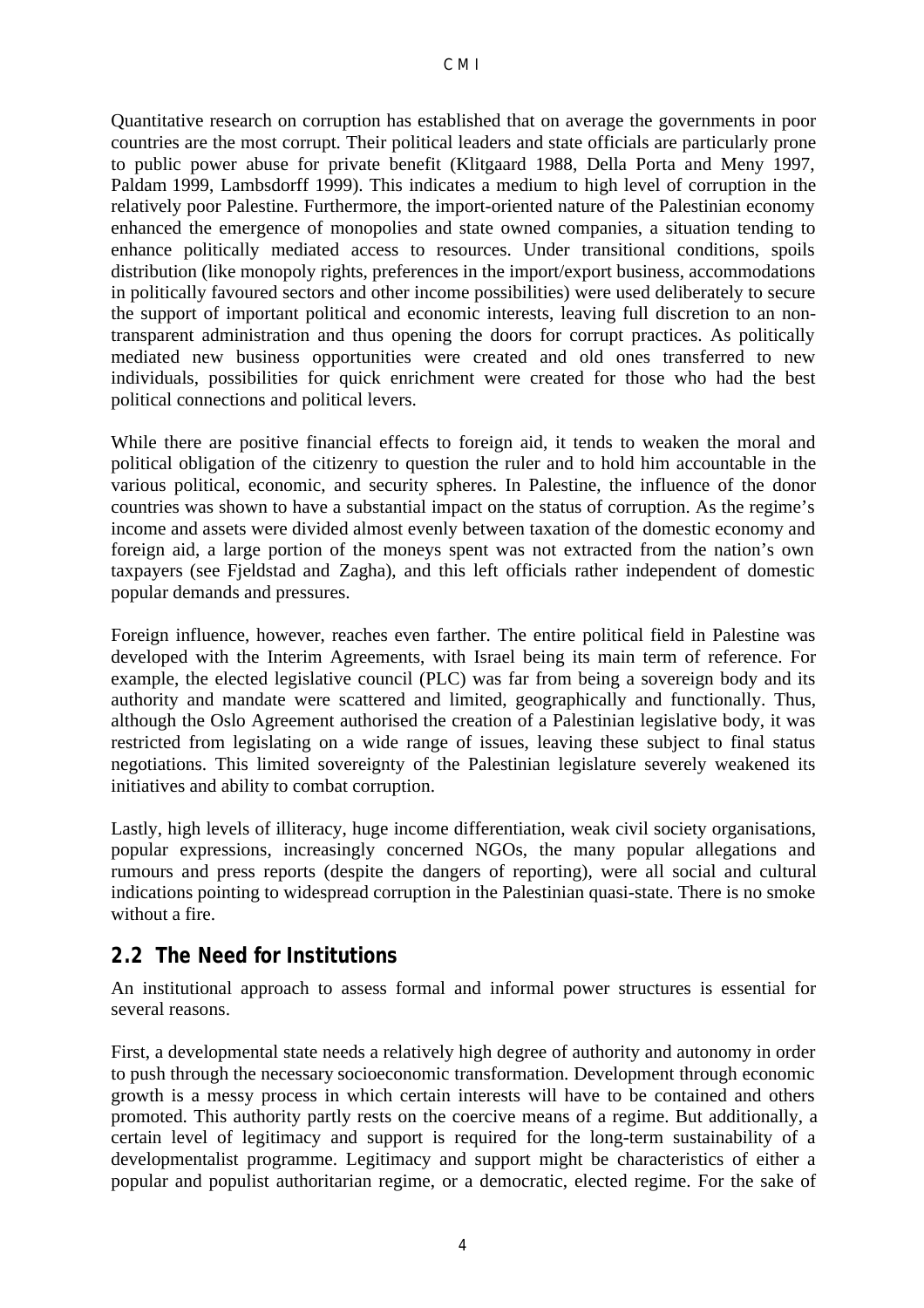short-term grand transformations, a populist authoritarian regime is usually more efficient, as demonstrated through some military take-overs by younger officers. Such regimes have, unfortunately, no institutional or other guarantee that they will be or stay developmentalist oriented. For the sake of long-term stability and legitimacy, democratic regimes that are more open to inclusion, equality, standard procedures and redistribution, are consequently preferable.

Secondly, political democracy requires a design of the political system that is institutionally inclusive, balanced, and relatively efficient. The degree of inclusiveness can be seen in the level of system contestation, measured as how often and how seriously the system itself is disputed and challenged by social groups protesting against exclusion. When large and powerful groups are considering the political system and its leaders as illegitimate, the regime will usually become paralysed. Democratic principles (one man one vote, freedom of assembly, organisation, information and speech, respect for human rights and minority rights, and free and fair elections) are meant to secure a minimum level of participation and inclusion from which many regimes draw legitimacy.

Furthermore, a certain balance between contending powers in society is required for a democratic system to operate. If a relatively small and coherent group or class captures the state apparatus, public capacities will undoubtedly be used for the benefit of that group or class' vested interests. The end result might be a predatory state, a state captured by the ruling elite. In precarious political situations rulers tend to have short-term interests ant to "take out" as much as possible, and this will definitely be the detriment of long-term planning and development.

According to Max Weber the most efficient capitalist developing state is a state with counterbalancing powers where no group can turn to the easy way of parasite accumulation (Weber 1981:300, Callaghy 1988:68-77, 83). The only way of securing this is in practice is through a democratic system that guarantees the basic rights of contestation and opposition. In stable, democratic systems, the formal institutions (the executive, legislative and judicial branches of government) are the main mechanisms for internal checks and balances. Institutions are the main arena for horizontal accountability and control, as well as for contending groups (vertical accountability, participation and control). In more precarious systems, however, like newly established regimes, transitional regimes and regimes engaged in external conflict, that is, when the basic rules of the game are unsettled and unregulated, the informal arenas for conflict and cooperation becomes more important.

Informal politics - the power games going on outside of the formally established channels are of course essential in any political system, but more so in transitory situations where the rules of the game are unsettled. An institutional approach, which includes the questions of balance and inclusion in the informal as well as the formal political spheres, is therefore suggested in the following. This also makes it possible to develop criteria by which the influence of the formal and informal institutions on each other can be assessed, and furthermore gauge the political system's propensity to protect vested interests or to engage in national development.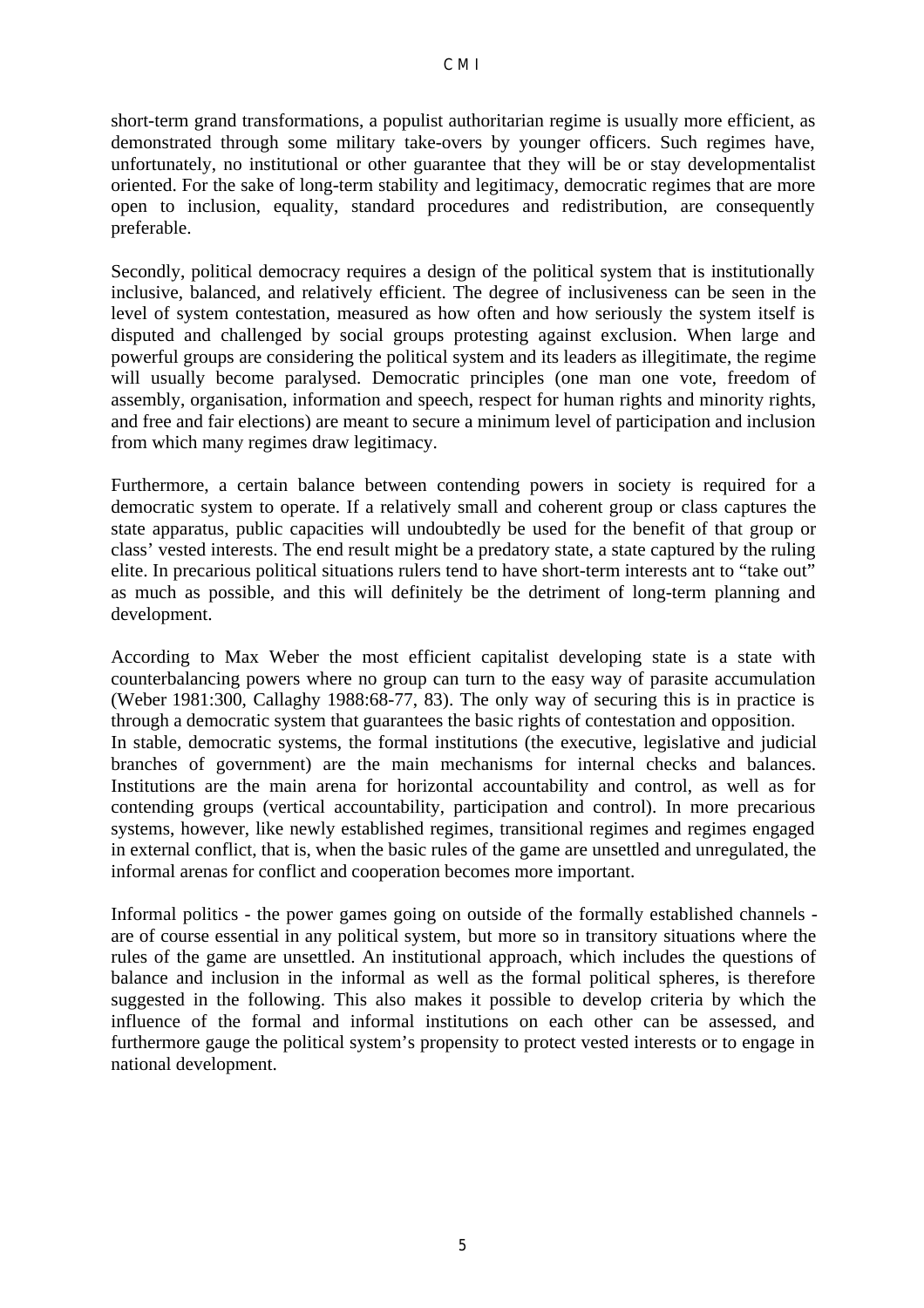## **3 Formal Political Institutions in Palestine**

The Palestinian political system (1994-2000) was a mixed type of government, with parliamentarian and presidential elements existing side by side. The parliamentarian element was manifest in the presence of an elected council (parliament, PLC) with the authority of enacting laws and guiding public policies. The presidential element was apparent through the president who derived his legitimacy from the people through direct election.

The Palestinian political system was, however, definitely closer to the presidential mode of government, with its extraordinary degree of power concentration. The executive, and particularly the presidency, enjoyed in formal terms almost unrestricted powers. Compared to its counterparts in other polities, it was restricted by very few and very weak institutional countervailing forces. The executive held the lion's share of the resources and assets (coercive, economic, and symbolic), and acted almost unchallenged by legislative and judicial restraints. Democratic and institutionalised checks and balances never developed, but were passed over for the sake of sake of the national struggle.<sup>1</sup>

#### **3.1 The Executive**

 $\overline{a}$ 

The top executive consisted of the Office of the Presidency, the Board of Ministers and the Security Forces. It supervised the negotiations and implementation of the various agreements with Israel and it negotiated agreements and treaties with foreign countries in the various economic, financial, administrative and semi-diplomatic fields. The cabinet laid down and implemented the general policy of the government. The executive supervised the administrative organs, prepared and approved the annual budget before it was presented to the PLC, initiated and proposed legislation to the council, and issued secondary legislation, including orders, decrees, and regulations. It ratified legislation enacted by the PLC, set up the courts and appointed judges, and granted pardons and commuted sentences.

The structure of the executive branch was rather intricate because of a direct overlap of PNA and PLO institutions (Sayigh and Shikaki 1999). One of the clearest examples was that on the one hand there was the Palestinian Legislative Council (PLC) and its Executive Authority (government), and on the other hand there was the Palestine National Council (PNC, the PLO parliament-in-exile) and the PLO Executive Committee. The PNA cabinet and the PLO Executive Committee were hardly distinguishable and largely overlapping, both in functions and membership. Furthermore, there was a 'Palestinian leadership', a loosely defined group of PNA ad PLO officials. This body was designed to handle the negotiations with Israel, but it also dealt with internal affairs, operating in a crisis management style. In fact, meetings of this organ replaced the cabinet for all practical purposes. Dominated by the PLO, the policy decisions of this body were not subject to accountability by neither the PLC nor any other PNA body (Sayigh & Shikaki 1999, Rubin 1999).

While the PNA was the official governing body, much of the actual authority rested with the PLO. Note that the PLO did not recognise the PLC as the sole representative of the Palestinians, because the PLC constituency covered only the estimated 2.3 million inhabitants

<sup>&</sup>lt;sup>1</sup> The major constraint to the Palestinian executive powers was external, however, and this to such a degree that its mere existence was threatened, and finally almost completely destroyed with the siege of the presidential compound by Israeli forces and the house arrest of the Palestinian president, from June 2002.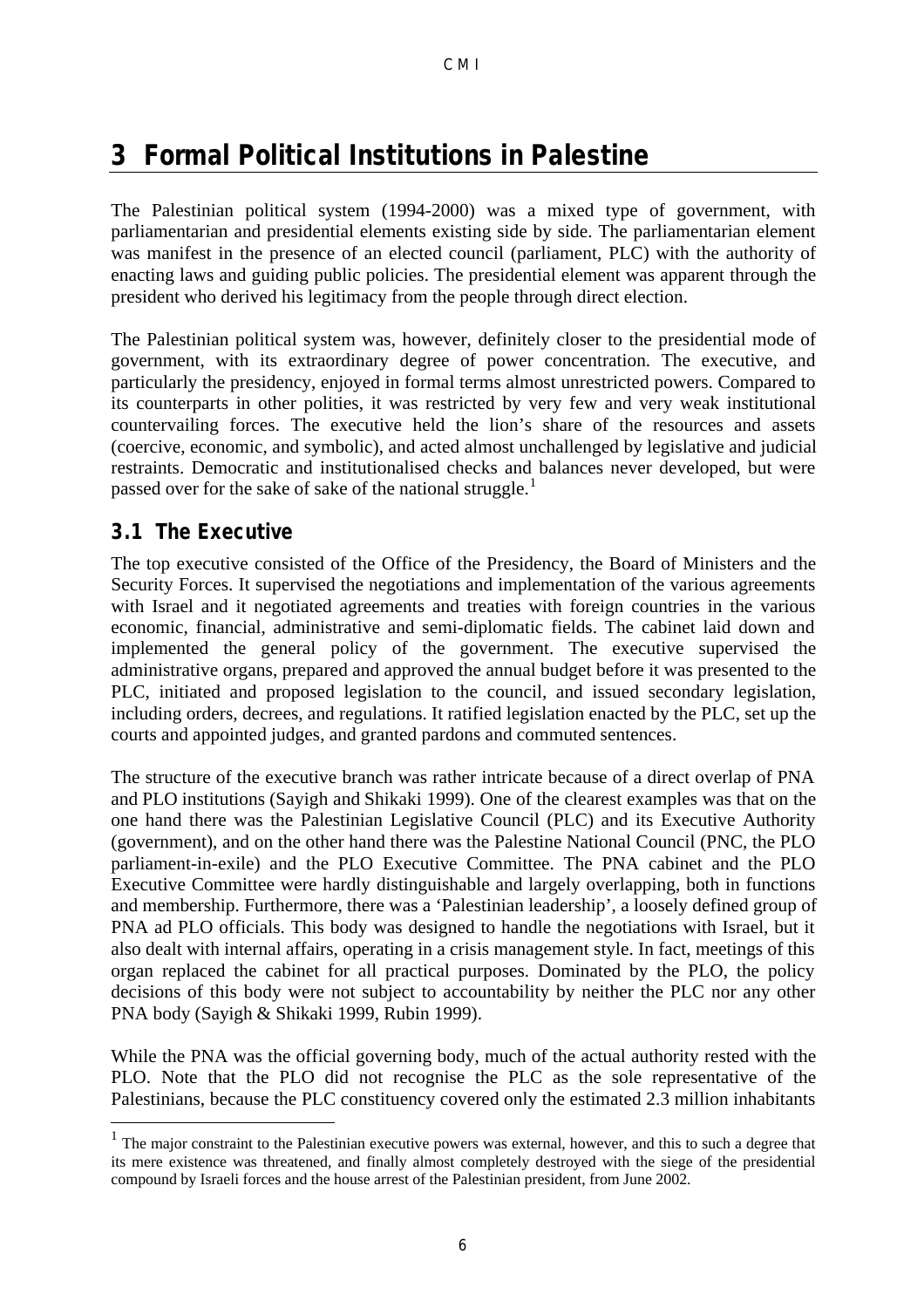of the occupied territories and not the estimated 3.5 million Diaspora Palestinians. The PNC, on the other hand, considered itself as the representative of all Palestinians, both in the occupied territories and in the Diaspora. While in formal terms the PNA had the authority of administering the internal affairs of the occupied territories, it had no authority in the spheres of foreign relations, peace negotiations or in signing agreements. These tasks were the responsibility of the PLO and were performed by the Arafat-appointed 'Palestinian leadership'.

Constitutionally, the executive branch needed approval of the PLC for its major policies, but in reality the most important political and economic policies were formulated, implemented, and assessed by the executive authority alone, without PLC approval. Moreover, the executive disregarded many PLC decisions and laws in the areas of democracy, human rights, administration and budgets. The president did not sign many of the laws enacted by the PLC, such as the Basic Law, which is crucial for the institutionalisation of any democratic system. Until 2001, he had ratified only three laws enacted by the PLC, two of them in the area of local government, and the other in the area of public budgeting. Furthermore, the executive power and its security apparatus occasionally obstructed the work of the PLC and its committees. For example, the council refused means of obtaining information, such as insight into documents requested to facilitate investigation of suspected corruption and other violations. Ministers were neither helpful nor forthcoming towards the PLC's requests of holding hearings regarding various charges. They were slow to reply, when they did not completely withhold documents and information from the council. Finally, findings of commissions of inquiry set up by the executive authority, such as the Presidential Anti-Corruption Commission, were not released to the PLC (let alone the public) (Sayigh & Shikaki 1999).

The executive completely monopolised the negotiations with Israel. It refused to submit the Hebron Protocol before the PLC for discussion and approval; it did not comply with the PLC's decision to put the negotiations with Israel on hold in the aftermath of the Jewish settlement activities on Abu-Ghnaim mountain; and it disregarded the PLC's decision to hold negotiations until the Israeli government fully executed the first and second phase of redeployment of its troops from the West Bank. Thus, the parliamentary branch was largely encroached and marginalized by the executive apparatus in Palestine.

The executive also monopolised other parts of the public arena. It extended its dominance to include the judiciary, where the president enjoyed the power of appointing the members of the Supreme Court and the Attorney General. He could issue decrees to establish local and regional courts. Moreover, several court decisions were simply disregarded. These decisions were in the areas of democracy, economy, and in social matters. There were decisions regarding corruption in the various public agencies and institutions, and decisions regarding the violations of human rights and civil liberties committed by the security authority.

There was a further concentration and overlap of executive functions and responsibilities. President Arafat was not only the Chairman of the PLO and the President of the PNA, he exercised many other functions as well, such as the presidency of the strongest PLO member organisation (Fatah) and the leadership of the various security and semi-military groups (Legrain 1999). Consequently, his powers (and legitimacy) were not based primarily on the fact that he was popularly elected in 1992 as the PNA Interim President, but rather from the fact that he was the chairman of the PLO and Fatah. Endowed with all these functions, the head of the executive operated blatantly in violation of the principle of checks and balances,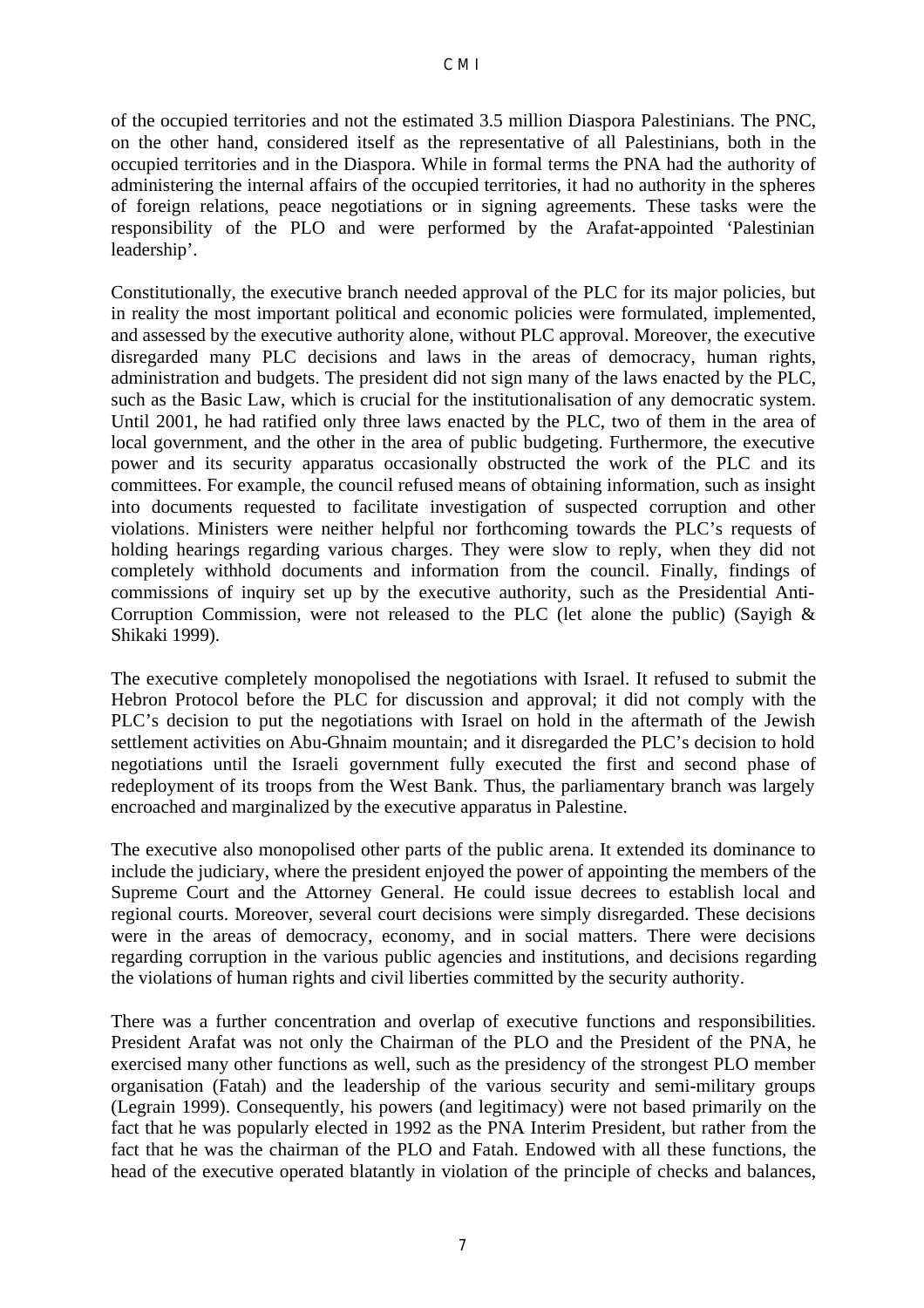he bypassed the representative bodies, and relied heavily on informal powers ad political decrees.

The executive controlled the budget of the Palestinian Authority as well. The first budgets were covered partly by grants from the PLO and partly by contributions from international donors. The shares were about 50:50. This direct contribution from the PLO to the PNA implies in itself a total confusion of the two circuits. Recently, the income from domestic sources, from taxation, customs, and revenue transfers from Israel, etc. has been slowly increasing, but it remains still rather insignificant. According to one of the agreements with Israel, the Israelis are to collect taxes from Palestinians in area C, and customs on all Palestinian international trade, and to hand over a certain percentage of this to the Palestinian Authority. But, according to some reports, the Palestinian Presidency requested that Israel should transfer this money on a regular basis to a Tel Aviv bank and into two bank accounts controlled by the president himself and one other PLO officer only.

This performance of the executive caused much criticism. There was disapproval of the manner by which public policies were formulated and conducted, discontentment with the mismanagement of public funds, overstaffed institutions, corruption, violation of human rights, and dissatisfaction with the poor Palestinian performance in the negotiations with Israel. The executive responded to this popular (as well as external) criticism merely with suspicion and distrust. Frequently, criticism was deemed unjustified, since it "did not serve the Palestinian national interest". Opposition groups, NGOs and other civil society forces were accused of exaggerating the faults committed by the PNA, while their criticism was portrayed as reflecting foreign interests. In some instances, the executive allowed to some extent for investigation into issues such as corruption and mismanagement of government funds, but no concrete and satisfactory action were taken against violators.

### **3.2 The Palestinian Legislative Council**

The establishment of a Palestinian Legislative Council (PLC) through the general election of January 1996 was one of the major achievements of the Palestinian Authority. Palestinian lawmakers have since accumulated valuable experience and demonstrated growing capability to debate legislation, government policies, and budgets. Besides, among the 88 Council members some 35 were independent candidates (and some of them critics) of Arafat and his Fatah faction.

Over the years up till 2001, the PLC passed several important laws, but with the lack of a basic law and a clear constitutional order, laws that were adopted by the PLC rarely found their way to the president's desk for signature. This nullified the decisions of the legislators, mocked its responsibilities, and aborted the principle of promulgation. The few laws that were indeed ratified were endorsed only after they were reformulated to meet the president's expectations. One example is the draft law to regulate NGO organisations, their registration and activities, the 'Charitable Associations and Community Organisations Law'. This law was passed by the PLC, but the president has not promulgated it. Therefore, the General Intelligence Directorate and the Ministry of the Interior continued to make separate attempts to compel NGOs to report to them, and there was a continuing dispute between the ministries of interior, justice and social affairs over which one should register NGOs.

The legislative branch faced the challenge of a deliberate and comprehensive marginalisation. With the lack of a constitutional framework, the PLC lacked credible mechanisms for enforcing its decisions. Furthermore, the Oslo framework provisions were amended with PLO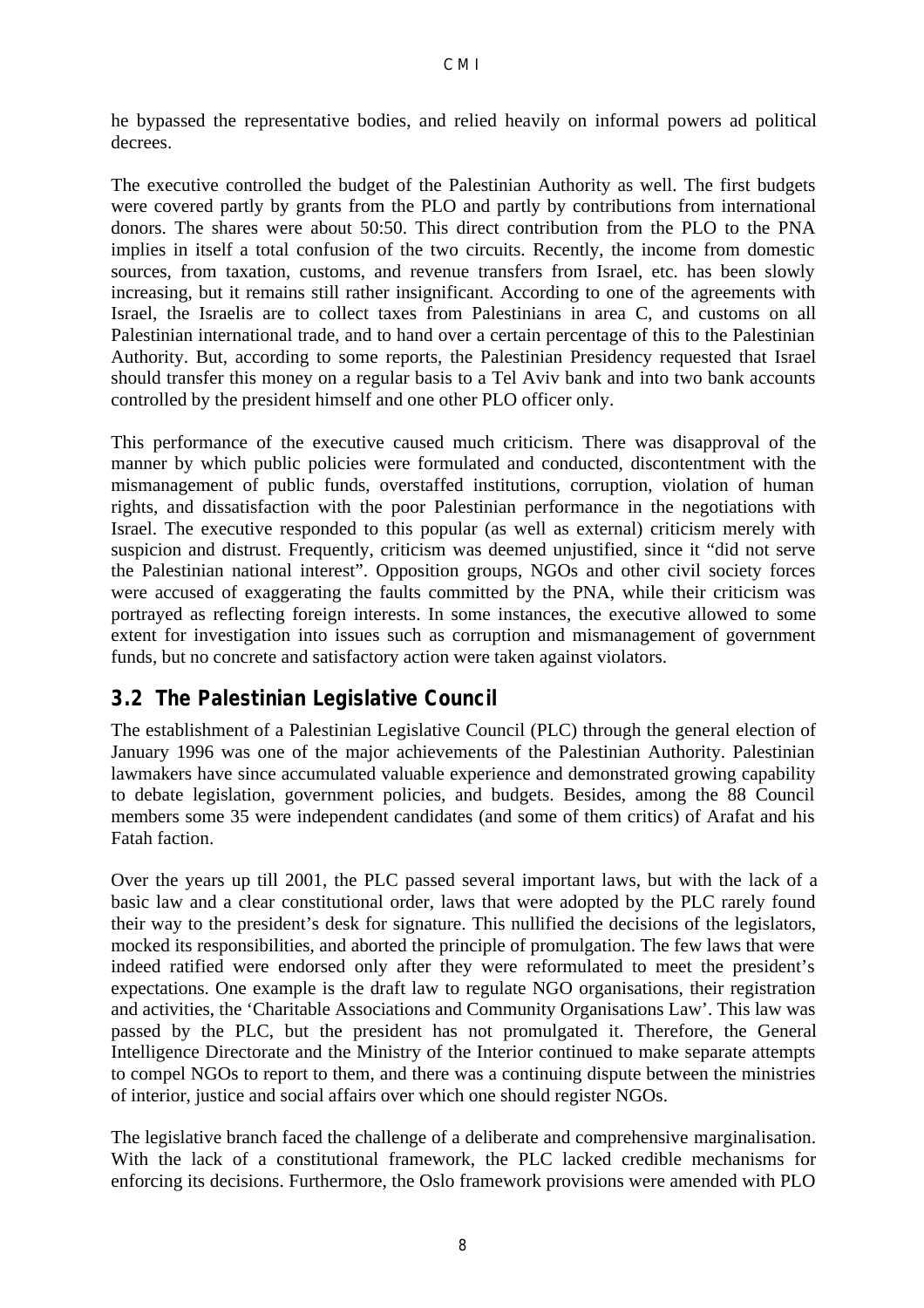Executive Committee specifications that concentrated considerable power in the hands of the president, who became bestowed with an US-style veto over the legislature. This situation left the PLC with few constitutional sanctions to enforce executive compliance, deprived of the right to insight and oversight, and bereft of any power to efficiently control decision-making on broad policy issues. Thus, the council has not been able to supervise the decisions of the president or to hold him accountable.

PLC control over the financial situation of the PNA was also weak, despite US and World Bank demands for strengthening the PLC budgetary powers. While the PLC was formally bestowed with budget responsibilities, the first (and so far last) cabinet report of public revenues and expenditures (of April 1999) was not broken down to details and not in line with approved budgets. Besides, there were large sums of 'non-budgetary expenditures', i.e. PLO assets and expenses outside of any PLC control. Even when the situation was finally improved due to persistent donor pressure, the Palestinian Legislative Council not only failed to have full oversight over the national economy in practice, it still has not even the formal right to know all incomes and expenditures.

The legislative branch was further undermined because of various overlaps. First, there was the overlap and confusion of authority between the PLC and the PNC, as mentioned above. Also, there was an overlap between the legislative and the executive domain, as most of the PLC members had official governmental posts as well. They were ministers, advisors, heads of governmental agencies, or appointed municipal and regional leaders. Actually, some PLC members saw their executive positions as more important than their legislative duties, since these positions provided them with more access to real decision making power. Being executive as well as legislative actors, the basic principle of horizontal accountability was seriously undermined.

Partisanship constituted another impediment to the effectiveness of the PLC. The majority of the council's members, its speaker and his two deputies, as well as the general secretary all belonged to one party, Fatah.<sup>2</sup> Thus, while the PLC was formally bestowed with the right to use its vote of non-confidence, it failed to use this power vis- $a$ -vis the executive.<sup>3</sup> If not the above-mentioned overlap of functions between members of the executive and the legislative would suffice to hamper it, the Fatah majority of the PLC would never allow its use. In the words of one analyst, this situation led the system of majoritarian decision-making into stagnant rule (Amal Jamal 2000).

Partisanship reached even further. Fatah also dominated the executive bodies of the PNA, such as the ministries, the security apparatus, governor's offices, mayor's offices, municipal committees, and local government offices, all of which were filled by presidential appointment.

Last but not least, practical problems were hampering the functioning of the PLC. For instance did the council have offices and meeting halls in both Gaza and in Ramallah, and its members consequently needed an Israeli permit to travel and had to pass Israeli checkpoints quite frequently. This caused much frustration. Even when the PLC members enjoy

 $\overline{a}$  $2$  This was unfortunate, but hardly avoidable given the boycott of the election by the opposition groups. It is worth noting that the boycott came about partly because the original devising of the electoral system favoured Fatah as the largest political party.

<sup>&</sup>lt;sup>3</sup> The right was used when in September 2002 the cabinet was forced to resign after being threatened with a vote of no confidence by the Legislative Council.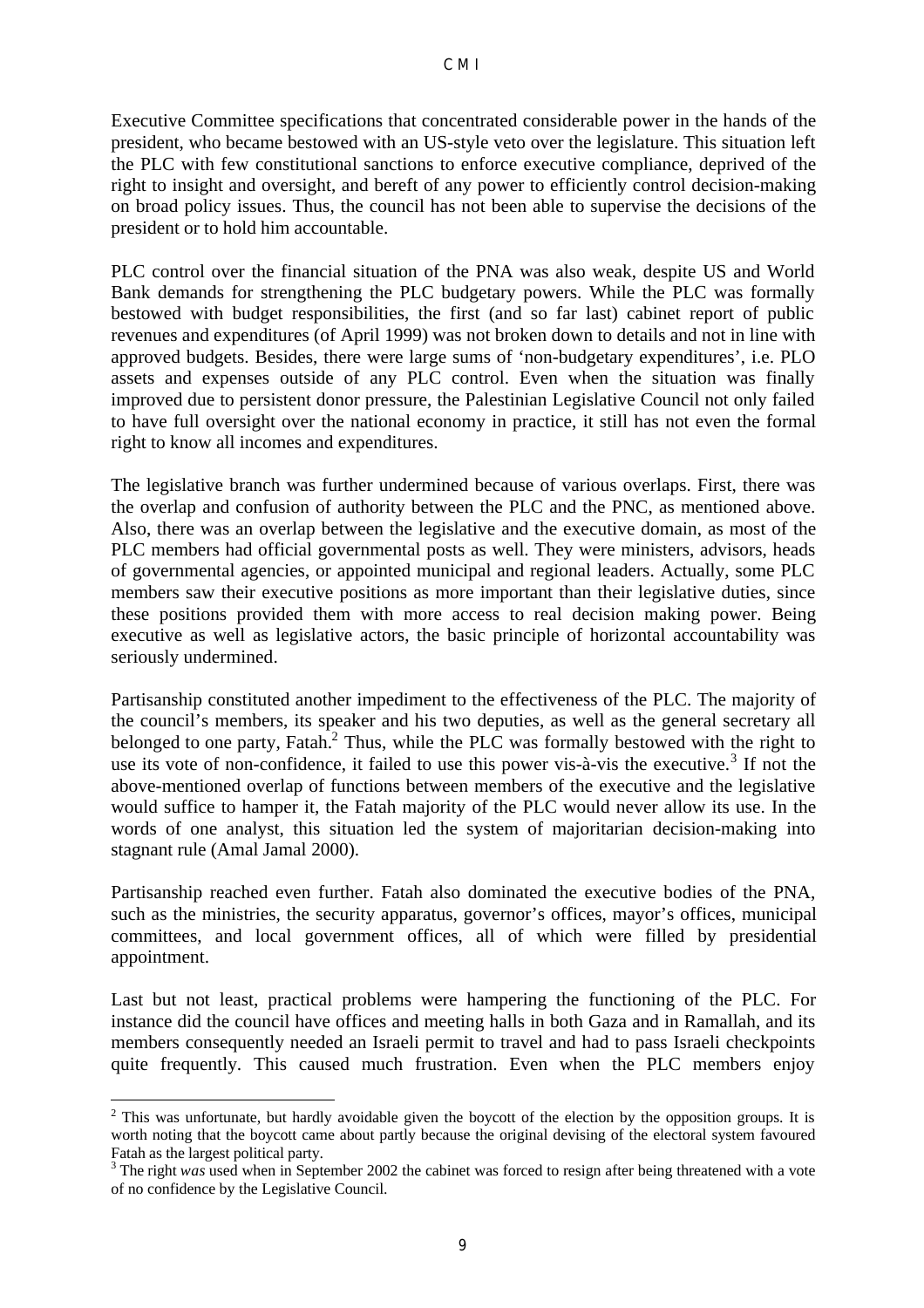parliamentary immunity, they were subject to harassment by both Israeli and Palestinian security.

The following incident is a telling example of the practical working problems of the PLC. In late 1998, a special budget and oversight committee of the Palestinian Legislative Council issued a report that revealed:

- Abuse of public position for financial gain in the area of state monopolies,
- Acquirement of tenders by non-legitimate means for companies that have connections with persons in public positions.
- Appointment of individuals on the basis of nepotism,
- Facilitation of permits and tax cuts for unqualified individuals based on personal relations, and
- Abuse of public properties for personal use.

The Palestinian media totally ignored this investigation (the details were only available to Palestinians through Israeli media), and the president's reaction was to issue a blunt warning that also lawmakers could face punishment over offending statements (Shuaibi 1999, Rubin 1999:41, Al-Tashri'i 1998:4-5, 21).

The Committee then recommended that the cabinet should be dissolved and that a new cabinet should be formed in which none of the ministers stated in the report should be included. The result was that a new cabinet was established, but virtually all of those ministers accused of corrupt practices were back in place - only with a different portfolio. Ironically, when Arafat submitted the names of his new government, he won a vote of confidence. Subsequently, two ministers, who had not been cited in the report, resigned from the cabinet because of the lack of proper political action to deal with the corruption charges and the lack of administrative reform.

#### **3.3 The Judiciary**

In Palestine, there was no constitution and no basic law to ensure independence of the judiciary. The Palestinian legislative council approved a draft basic law (the "Law of the Land") as a constitution for the PNA, but the executive branch has not promulgated this document (Sayigh & Shikaki 1999). The chairman neither promulgated the Judicial System Law, which was passed late 1998 and meant to guarantee the independence of the judiciary. Furthermore, the post of Attorney General was placed directly under the executive authority, and the president made appointments to this post, like he appointed judges at all levels.<sup>4</sup>

In other words, Palestinian citizens' civil and political rights were poorly codified and void of fundamental principles to guide the establishment, functions, autonomy and separation of the three branches of government. In addition, there was no Constitutional Court to ensure that laws and regulations were constitutional, and the Supreme Court was not empowered to judicial review.

Enforcement of the rule of law was furthermore impracticable because the judicial system was understaffed. Important judicial positions were kept vacant for a long time, and the president

 $\overline{a}$ <sup>4</sup> In the words of Sayigh and Shikaki (1999), "President Arafat and his Justice Minister retain the powers to appoint, promote, demote, transfer, dismiss, and retire judges at all levels; establish and close local and regional courts; hire and dismiss court personnel; and determine salaries and pensions". (Sayigh & Shikaki 1999).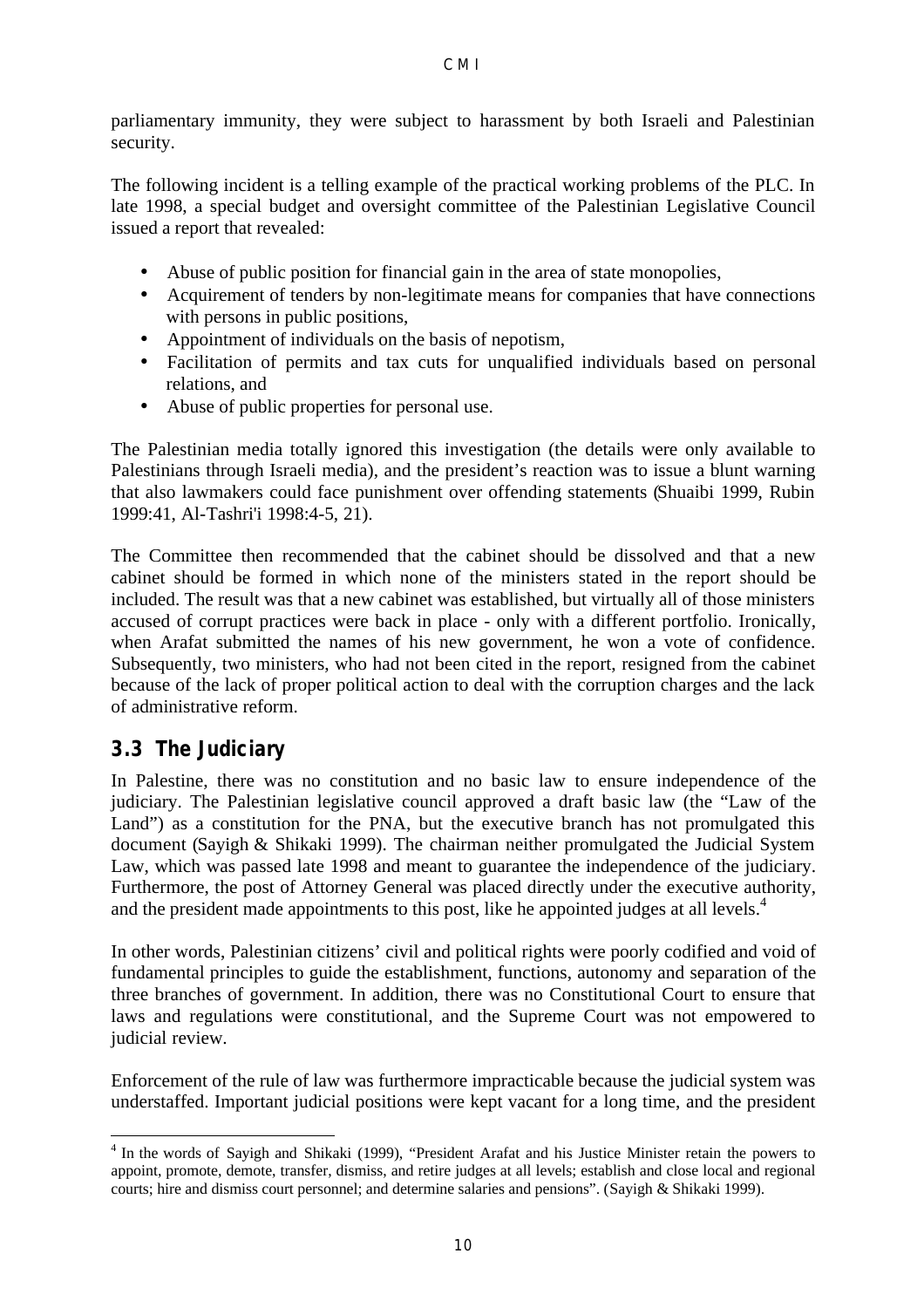removed judges from office for both critical statements and unfavourable court decisions (Rubin 1999; U.S. Department of State 2000). Instead, some responsibilities were taken over by traditional social institutions and practices, and public officials were taking up other parts of the tasks of the justice, in a disorganised and informal way. Finally, some decisions were made by Security and Military Courts, which rather than being controlled by the Ministry of Justice, also subordinated only to the president, who confirmed or rejected every decision.

Lack of independence of the judiciary from the executive branch of government seriously hindered the rule of law. The executive preferred to rule by decree and to use the range of legal codes selectively. In fact, there were Ottoman, British, Jordanian, Egyptian and Israeli regulations in force, contributing to the weak and irresolute legal basis of Palestine. According to Palestinian lawmakers, the chairman used the power accorded to him by international agreements in order to issue primary legislation in the guise of secondary legislation, so that it did not need PLC approval (Sayigh & Shikaki 1999). Furthermore, the executive simply ignored many important judicial orders (US State Department 2000).

For example, in 1997 the Attorney General ordered the release of eleven student detainees held for up to two years without charge or trial. They were released but immediately rearrested by the Preventive Security Forces. This manoeuvre undermined the status of the Attorney General who indeed later resigned because of continuous intervention by the minister of justice and by heads of the various security forces.

In political terms, the judiciary was in a permanent state of deliberate political marginalisation, and in practical terms in a state of operational crisis, as there were shortages of judges, prosecutors, court administrators and other staff, and an extreme task and responsibility overload. As a result, citizen's civil and political rights were frequently violated in the name of security. The security forces made arrests with no clear charges and prisoners were subjected to harsh captivity conditions and a number died in detention. The State Security Court, however, revived and utilised a wide range of emergency laws inherited from previous rulers, and made harsh and speedy sentences.

### **3.4 The Security Forces**

A wide range of security forces existed in the West Bank and Gaza, all of which were directly under the president's command (Luft 1999). They enjoyed such a degree of power and influence that they could not be ignored by any other powers in Palestine. Elected representatives, local and central authorities, members of the opposition, rivals and any influence seeker among the dominant elites, be it politicians, bureaucrats or business figures, had to take the security forces into account. In fact, according to a perception held by a wide part of the public, there was an uncontrolled and ad hoc proliferation of security agencies. When the PNA was established, the security groups were concentrated around the Police Force, which was assigned the task of maintaining security and order and to protect the PNA in general. Later, the security groups consisted of (about) twelve agencies, the police force alone employed about 30 000 people, and these were able to impact considerably on the various spheres of life under the PNA.

Security forces played a crucial role in keeping the emerging entity under the PNA intact. They were present in the various districts and areas of the West Bank and the Gaza Strip, and their composition entailed former PLO guerrilla units, returned Palestinians, and former intifada activists. In theory, the security groups were subordinate to the Higher Council of National Security, a body that comprised of the heads of all security groups and assigned the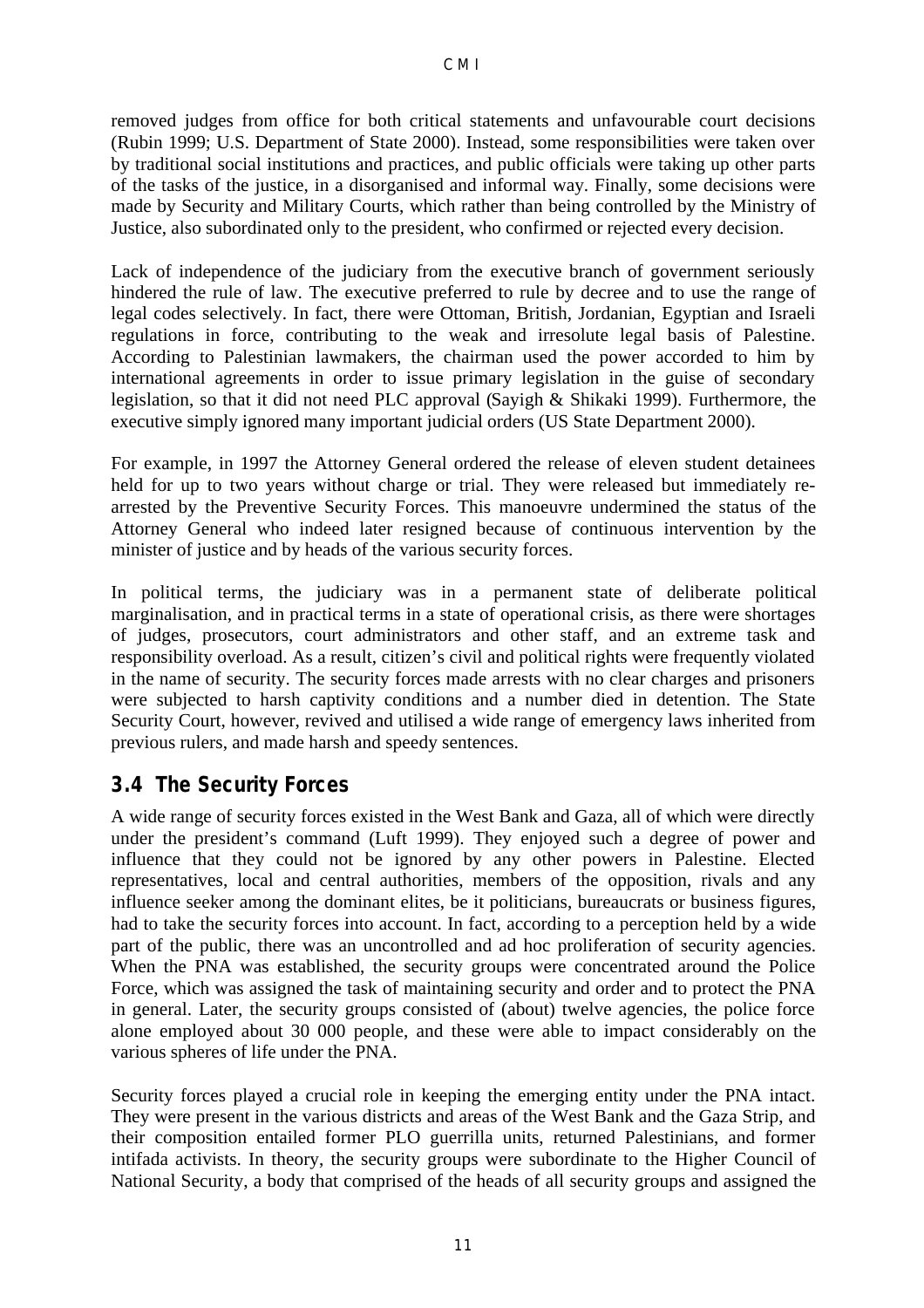task of providing advice on internal security issues. They were to report to the central command in each area, as the local Governors of the districts were officially the highest chiefs of all PNA institutions and organs (!), including the various security forces.

However, the separation of the West Bank and the Gaza Strip and the division of the Palestinian territories into areas A, B, and C forced the PNA to form parallel commands and branches, which fragmented the security apparatus. Besides, the Council lacked clarity of rules and procedures, and its missions and responsibilities remained vague and informal. Among the various groups, divisions of labour and exact duties and responsibilities were either unclear or inexistent, and there was a lack of coordination among the various groups, at times among the various units within the same group. The overlap of functions and confusion further weakened those proper rules and legal procedures that did exist. Finally, all security groups were founded and remained closely controlled by the president. Formally, the PNA president was himself the head of the Higher Council of National Security, and in practice the security forces all reported to him, separately and directly.

Concerning their finances, security agencies had their own budgets independent from the ministry of finance and thus subjected to neither Ministry or PLC oversight and control, nor to external audit. The portion of the general budget spent on security agencies represented the single largest item of PNA recurrence expenditure, accounting for over thirty percent of the general budget (Sayegh & Shikaki 1998:117). In addition, each security group secured some of its own finances, using a wide range of means that sometimes went far beyond what was legal or ethical. In their pursuit of power and resources, security group officials committed human rights violations, practiced corruption, and were involved in undeclared commercial activities as well as unauthorized tax collection.

Personal rivalry contributed to the worsening of the internal environment of the security groups. Security chiefs viewed their agencies as power bases and as means to achieve private gains. To this end, they allied themselves with Fatah chapters and influential clans. Heads of security agencies always sought the support and approval of the Fatah faction in their local area in order to be able to function. Loyalty was a crucial theme. While some groups, the National Guard for instance, made sure that the various West Bank branches were headed by individuals of Gaza origin, all groups, except for the Preventive Security Forces, were heralded by individuals known as 'returnees', known for their special loyalty to the PLO and Chairman Arafat.

#### **3.5 The Ministries**

The public administration in the Palestinian Authority was weak and inexperienced, and without a basic law and procedural principles its organisational evolution was rather haphazard. There were competing chains of command, insufficient delegation of authority, excessive compartmentalisation in certain respects, and a lack of departmental autonomy in others. Besides, there were inadequate formal procedures, insufficient flows of information, and inadequate audits and internal controls. There was an almost complete lack of audit generals, ombudsmen, and anti-corruption agencies.

There was only one ombudsman, and a relatively weak Palestinian Independent Commission for Citizens' Rights, both established by presidential decree. Commissions nominated by the president himself were investigating most cases dealing with human rights abuses (for instance incidents of detainees died in custody or under torture), even instances regarding consumer rights. However, few of the reports or findings of these commissions were released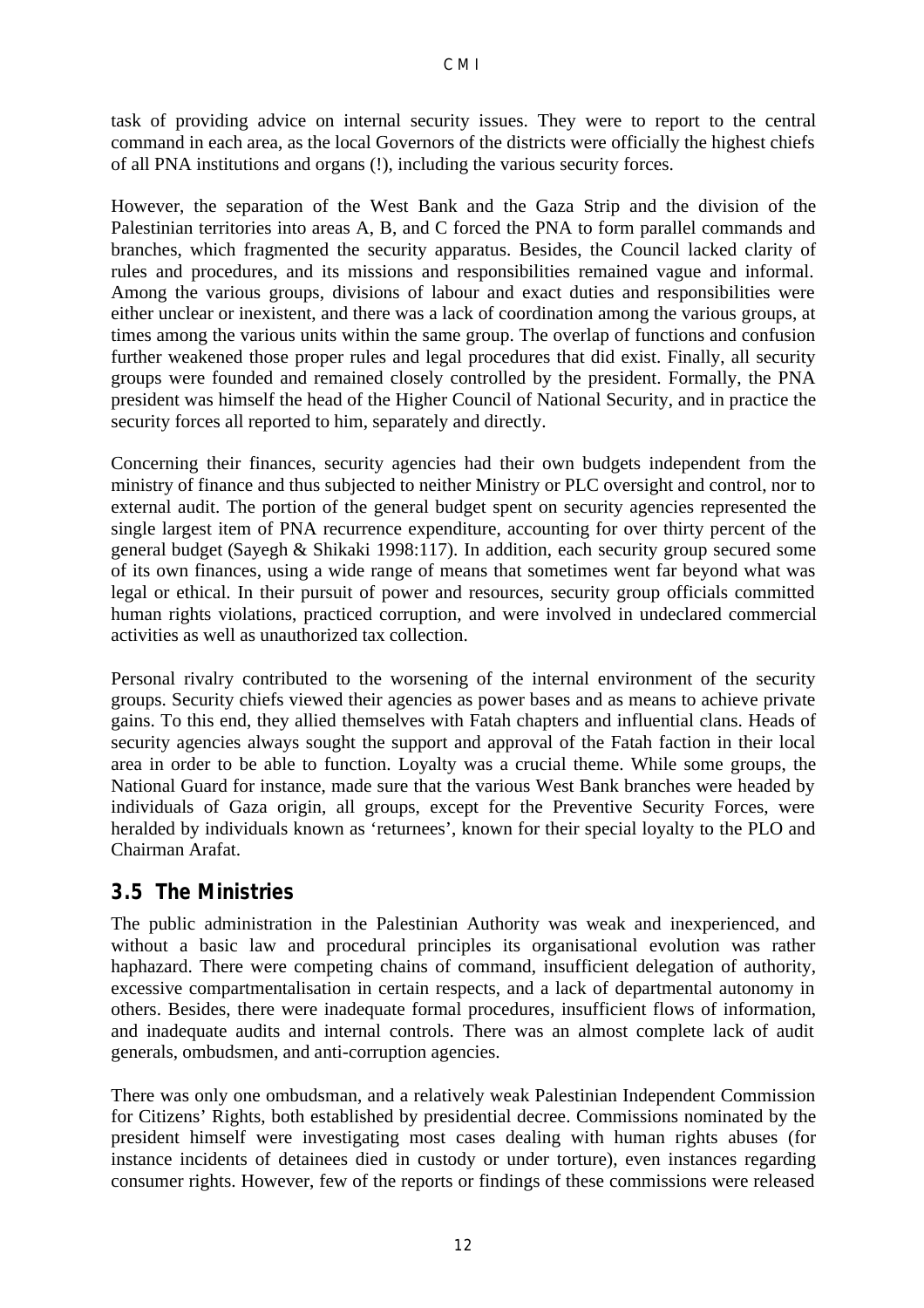or publicly debated, and officials who were criticised were rarely reprimanded or brought to justice.

A duplication of functions and redundancy of institutions prevailed, such as the many parallel departments in the West Bank and Gaza Strip. While the PNA had a significantly inflated payroll, several sectors were understaffed, in particular those requiring specialised or highly qualified personnel. In the civil service there were overstaffing and job inflation in most ministries and agencies, in particular at the top levels of appointment. The desire to ease unemployment, combined with political and personal factors, partially converted public hiring into a means of rewarding political loyalty. This left the Palestinian Authority with a much higher proportion of the labour force in public employment than is the case in other postconflict countries. The result of this favouritism and corruption was low quality and little efficiency in public services. It inflated the wage bill and future pension requirements, and threatened the domestic legitimacy of the PNA.

Planning and prioritisation greatly improved during the period 1994-2000, as the Ministry for Planning and International Cooperation gradually assumed the central role for these matters. Nevertheless, competition among PNA institutions for donor assistance also led some donors to conclude direct arrangements with PNA ministries, regional agencies, and municipalities. In the cases when separate PNA institutions tried to 'shop' for funding, priorities were confused. Donor support for competing institutions also worsened administrative fragmentation.

Comparative studies suggest that executive dominance in precarious circumstances opens up for short-termism, for personal and political interventions in administrative matters, and for rewarding political loyalty through favouritism and clientelism. Besides, in a situation of inconsistent, unstable and unpredictable rules and regulations, public officials have a particularly large room to extort bribes, to take "fees" for delivering services that are inadequately codified or even known to the public. They can also demand commissions for all kinds of services (be that licenses, permits, exempts, deductions and releases). These factors definitely played a role in Palestine.

#### **3.6 Governorships and Municipal Authorities**

Representative institutions at the local level (municipalities, mayors, village councils) were originally granted certain powers, but this was largely subverted by increased powers to nonelected bureaucracies, like the regional governors attached to the Ministry of Interior and nominated by the president (Dajani n.d., Sayigh & Shikaki 1999). There was, for example, a centralisation of revenue collection away from municipal authorities, and the transfers of state funds to local and municipal authorities were unsystematic and politicised since there was no relevant legislation (Sayigh & Shikaki 1999). After the complete halt of transfers of taxes and duties collected by Israel on Palestinian trade and labour, the transfer of funds to local authorities has been even more politicised, and local sources of revenue have become increasingly more important to local authorities.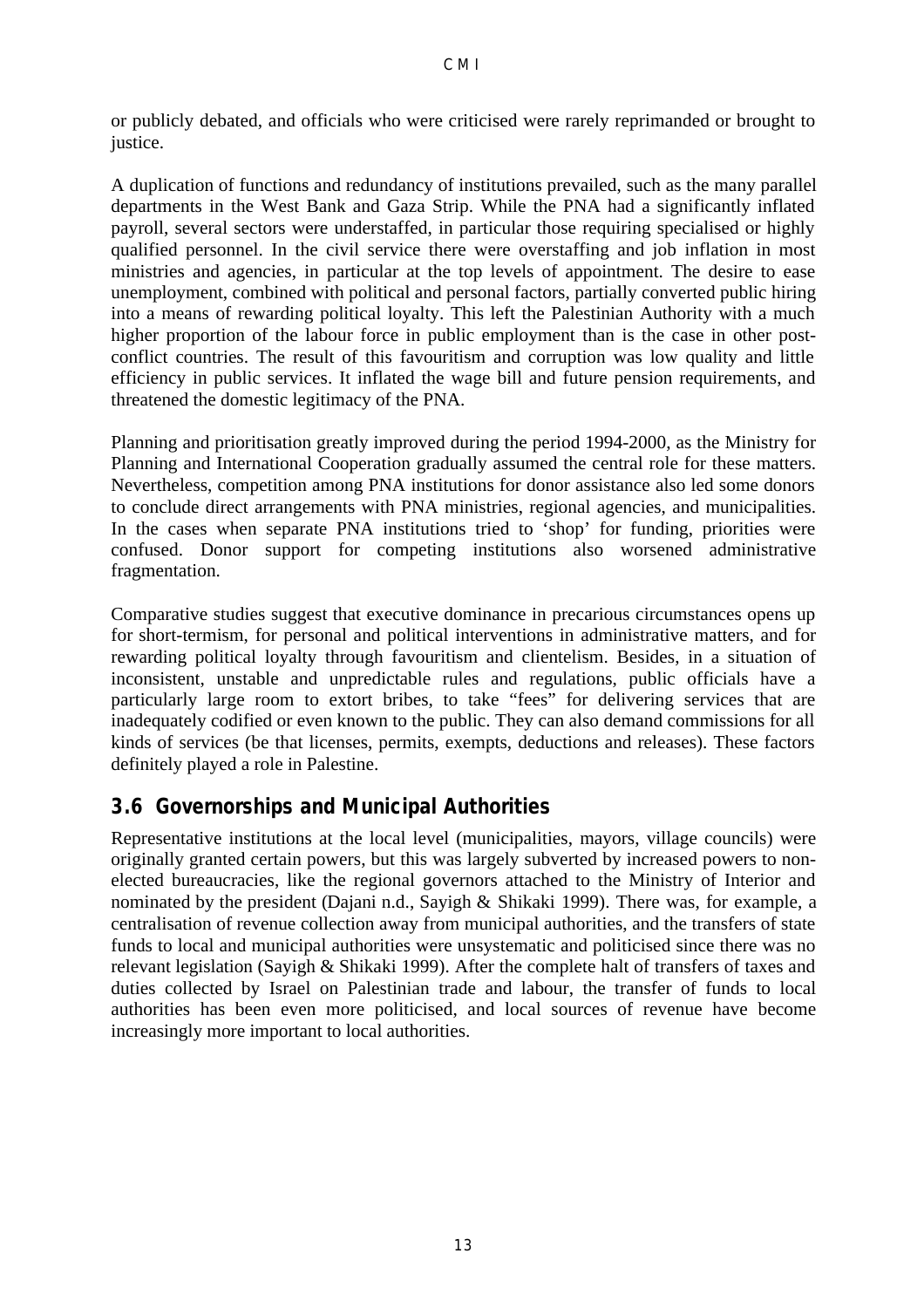## **4 Informal Power Structures**

In addition to the deficient institutional arrangements and undemocratic elements mentioned above, a number of informal political characteristics indicated a clientelist and neopatrimonial trend in Palestine. It is not possible at this point to say that it would have become a fullyfledged clientelist or neopatrimonial state, but a number of attributes to this fledgling state were indeed compatible with the label neopatrimonial.

#### **4.1 Neopatrimonialism**

The term denotes a political system in which the outer appearance and the institutions of a legal-rational state are in place, but where the actual power rests with deeply embedded patrimonial logic and on patron-client relationships. Neopatrimonial regimes are consequently different from corporatist states, one-party or military dictatorships, and different from institutionalised democracies. They are semi-democratic, relatively stable presidential systems with a number of additional qualifying features. In neopatrimonial systems, the chief executive maintains authority through personal patronage rather than through ideology or law. The right to rule is ascribed to a person rather than an office, and relationships of loyalty and dependence pervade the formal political and administrative systems. The distinction between private and public is purposely blurred, and in essence politics is about awarding favours to clients. In return for loyalty and political support, such awards could be public sector jobs, contracts, licenses and immaterial benefits, like belonging (Bratton & van de Walle, 1994).

Next to personalised presidential power, systematic clientelism is the key institution of neopatrimonial regimes. Personal loyalty to the ruler is established by using the stick and carrot strategy, exercised through his power to appoint and dismiss, to hire and fire, and to forgive and reappoint when opportune. The carrot is letting individuals get access to the prestige and fringe benefits of positions in the ministries, state agencies and parastatals (sometimes with considerable additional possibilities for rents and grease money). Up-coming individuals and individuals with a personal power base, a clientele of their own, tend to be coopted into the system through nomination and special treatment. Corporate loyalty and collective allegiance from important constituencies is secured basically by nominating one of theirs. The stick is typically the threat to withdraw presidential favours, including one's position and all the benefits that have come with it, but could in some instances also bring peril to a person's freedom and life.

Political corruption is an integrated part of the clientelist system. Political corruption is one of the economic backbones of the state elite; it is the basis of its domination and survival. The extractive capacity of the state apparatus is one of the *raisons d'être* of holding power in neopatrimonial regimes, and constitutes what various groups are fighting over. Besides, in neopatrimonial states, corruption and patron-client relations overlap into a pyramid of upward extraction. Note that patrimonial relations are not balanced. The flow of resources benefits the patron more than it benefits the clients, because each patron has a large number of clients in his web, and the patron accumulates more than he redistributes.

As seen from other neopatrimonial experiences, a number of economic factors will contribute to clientelism. A weak economic base with low levels of industrialisation will enable the political elite to dominate an underdeveloped bourgeoisie, and to control and exploit the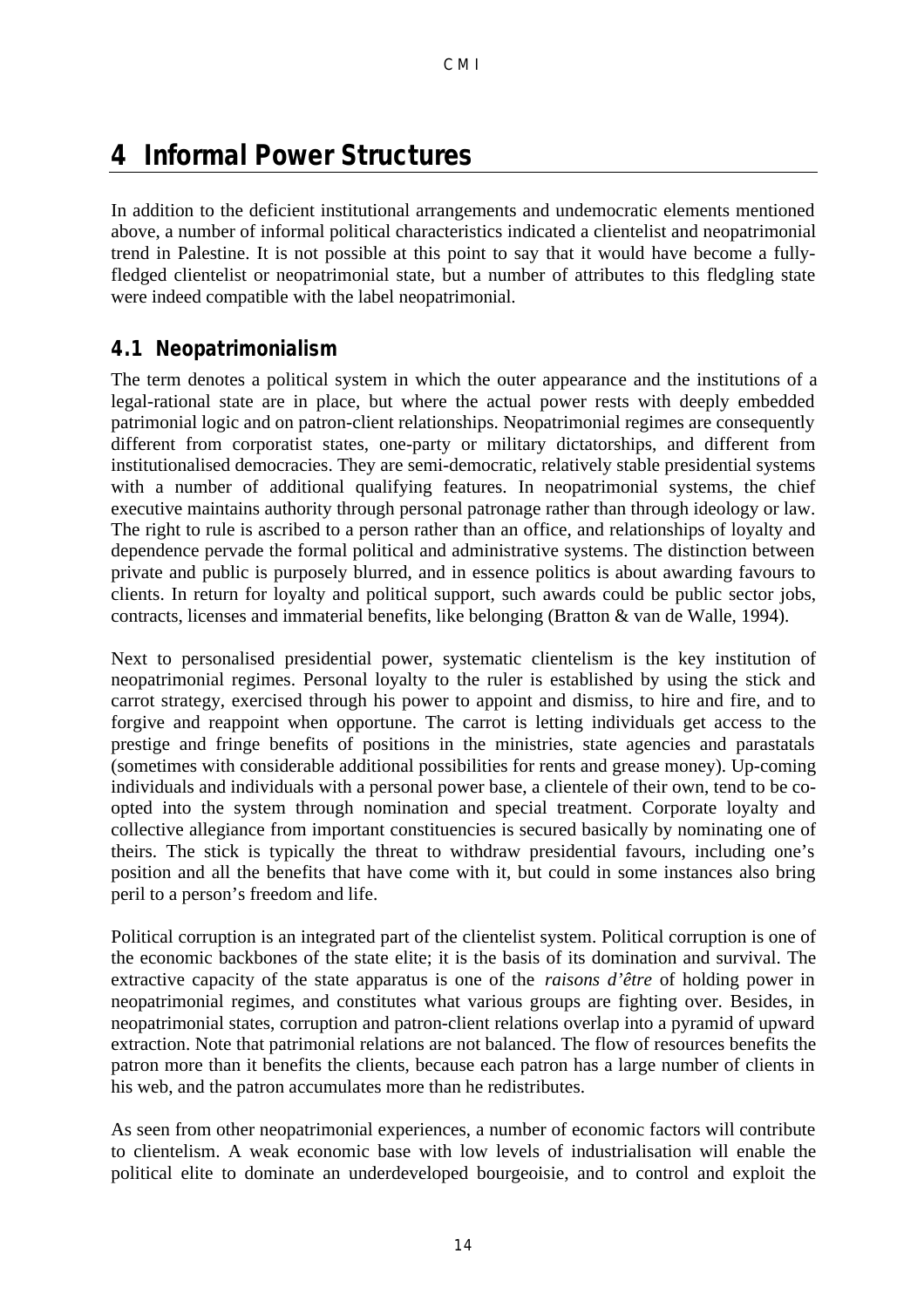import-export sector. In a country where easy access to resources like mineral wealth; strategic natural resources and/or international aid are constitutive characteristics, the ruling elite is consequently relatively independent vis-à-vis the local economy, and relatively immune to popular demands. It will furthermore give it the economic strength to buy off rivals, to accommodate vital supporters in the clientelist network, and to buy the military hardware and security necessary for its survival. Ultimately, a proliferation of security services is a neopatrimonial ruler's last resort.

In sum, in neopatrimonial systems a weakly institutionalised state with ineffective constitutional and legal constraints will facilitate personal rule. The rules of the game will purposely be blurred, while rule by decree and constitutional dodging will be the norm. Besides, a relatively large distance between the rulers and the ruled, economically as well as culturally, will reconfirm and sustain patron-client relationships.

#### **4.2 Patronage in Palestine**

Public opinion polls indicated that the Palestinian government was increasingly perceived as corrupt. Resentments were especially strong in the economically struggling Gaza Strip, where many people believed corruption stifled the kind of business activity that could help lift them out of poverty (Associated Press 12 January 1999; Reuters 5 August 1998; Rubin 1999:67). Local newspapers made revelations and accusations of corruption, despite repressive reactions. They claimed that PNA security officers seized thousands of dollars from Palestinians crossing from Egypt and Jordan into PNA areas when travellers were told they were violating currency laws, but no one received receipts for the seized funds. Papers reported that people had to pay kickbacks to avoid traffic tickets, that bribes were necessary to obtain routine government services, and that PNA officials took bribes.

International news reports in late 1999 maintained that the PLO had salted away billions of dollars in foreign bank accounts and investments, controlled only by the president himself and two of his most trusted aides (Daily Telegraph 02.12.00 and 05.12.1999). In addition to allegations of political and bureaucratic corruption, the Palestinian police and security forces were criticised for human rights abuses, and the new leadership for power abuse (see for instance U.S. Department of State 2000; Amnesty International 2000).

These allegations were part of an increasing criticism directed at the Palestinian leadership for power abuse. Apparently, corruption was not a randomly distributed conduct, but rather it was deeply entrenched, systematic and subject to certain patterns. Corrupt acts were committed to consolidate and strengthen power and influence in the ongoing struggle for domination and alliances, particularly between political and security figures for the post-Arafat era. Corrupt acts were also committed as political entrepreneurs attempted to collect more assets, to secure access to high positions in crucial areas in the system, and some even to arm groups that could serve as a nucleus for future militias.

Thus, in Palestine, neopatrimonial logics of a political system seemed to be firmly in place. One of the basic neopatrimonial dispositions was the accumulation of positions (formal and informal) in the hands of Chairman Arafat. According to Jean-François Legrain (1999), the chairman has accumulated some 30 functions, of which the most important were his leadership of the PLO Executive Committee and of the Fatah Central Committee, the presidency of the Palestinian national Authority, and his chief command of the numerous security agencies. In addition to the executive, administrative and judicial branches of government, a large number of national institutions and agencies, even NGOs were attached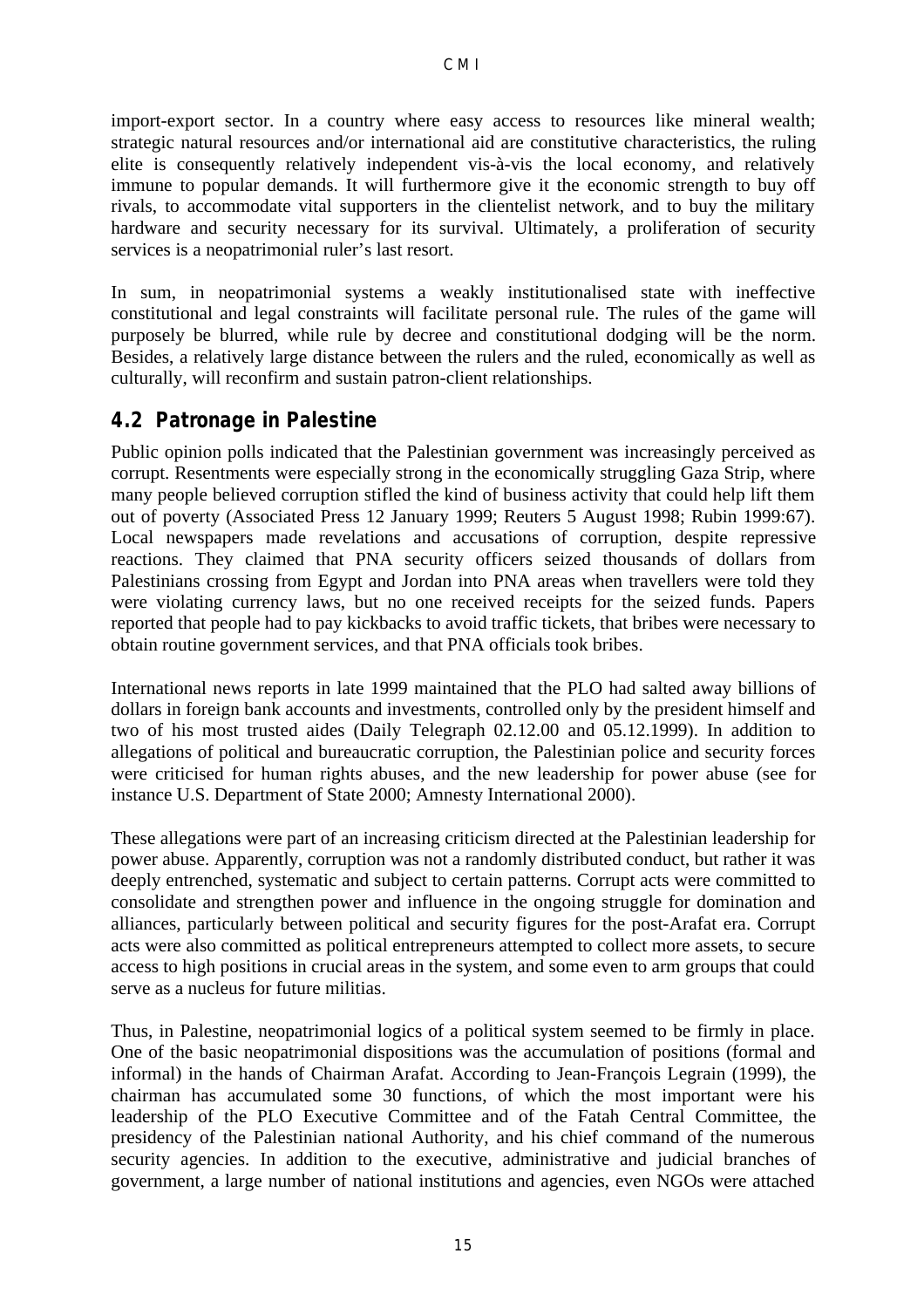by presidential decree directly to the president's office, which gave him the power to nominate the heads and board members. For example, the chairman had in person intervened and appointed heads and board members of important NGOs like the Bar Association (Sayigh & Shikaki 1999).

The ministry of finance did not disburse approved budgets to ministries or agencies according to fixed timetables and plans, even after approval of the PLC, but the minister and agency heads concerned had to seek individual approval from the president (Sayigh & Shikaki 1999). Institutional subordination was consequently transferred into personal dependence.

At the same time, the president indulged into micro-management of Palestine's daily affairs, not only the bigger decisions and appointments. This is a typical feature of neopatrimonial states; the ultimate leader interferes with decision-making in any state office, indiscriminately and unexpectedly, to demonstrate his superiority and personal control.

In controlling the finances of the PLO, the PNA, and of Fatah, the chairman secured personal loyalty and dependence. When, or if, his followers strayed away or opposed him, he did not hesitate to scandalise them, directing harsh accusations and allegations towards them. In Palestine the stick was best known as the '*Fakehani Rules*', the deadly gangster rules of loyalty and treason that the PLO leadership and cadres had learned when in exile in Beirut from 1971 to 1982.

Systematic co-optations and clientelism was present as well. Since there was no public recruitment agency or employment exchange, the regulations regarding public recruitment were weak. Informal ties, political loyalty, personal relationships and other patrimonial logics prevailed, at the detriment of the meritocratic principle of education, experience and efficiency. Like other neopatrimonial leaders, the Palestinian president developed a very sophisticated system of internal balancing that accommodated most of the important individuals and factions. Conservative traditional leaders (clan heads), Islamic figures and radical leftist activists were to be found among the clients of Chairman Arafat. His ruling elite had to accommodate and counterbalance on the one hand the traditional elites, and on the other hand the more modern, institutionalised, educated and professional groups (Rubin 1999:17). As a result, the members of the ruling elite were not loyal to the president (only) because of violence and fear, but because of a skilled and shrewed system of balancing personal as well as corporate contenders.

Appointment was utilised not only to secure loyalty but also to revive traditional ties. The PLO's Executive Committee was enlarged in order to accommodate, among others, members of traditional families (Al-Agha, Al-Khoudari, Al-Husseini, Al-Sheka'a). The Al-Qawasmi clan and its web of relatives and friends dominated most of the high positions in the Ministry of Transportation and its various regional offices. And while the Ministry of Health suffered from a severe shortage of doctors, nurses and technicians, it had 60 general directors who consumed 45% of the salaries in this ministry, and the salary of one director was equivalent to the salary of four nurses. Overall, salaries made 72% of the total budget of this ministry and among the people employed were old people in their seventies, wives of general directors and persons residing outside the country (according to a report by the PLC on corruption in the PNA, published 1997).

While the most important administrative positions were basically filled with people from the PLO apparatus in exile and others who had proven their political loyalty to Arafat, the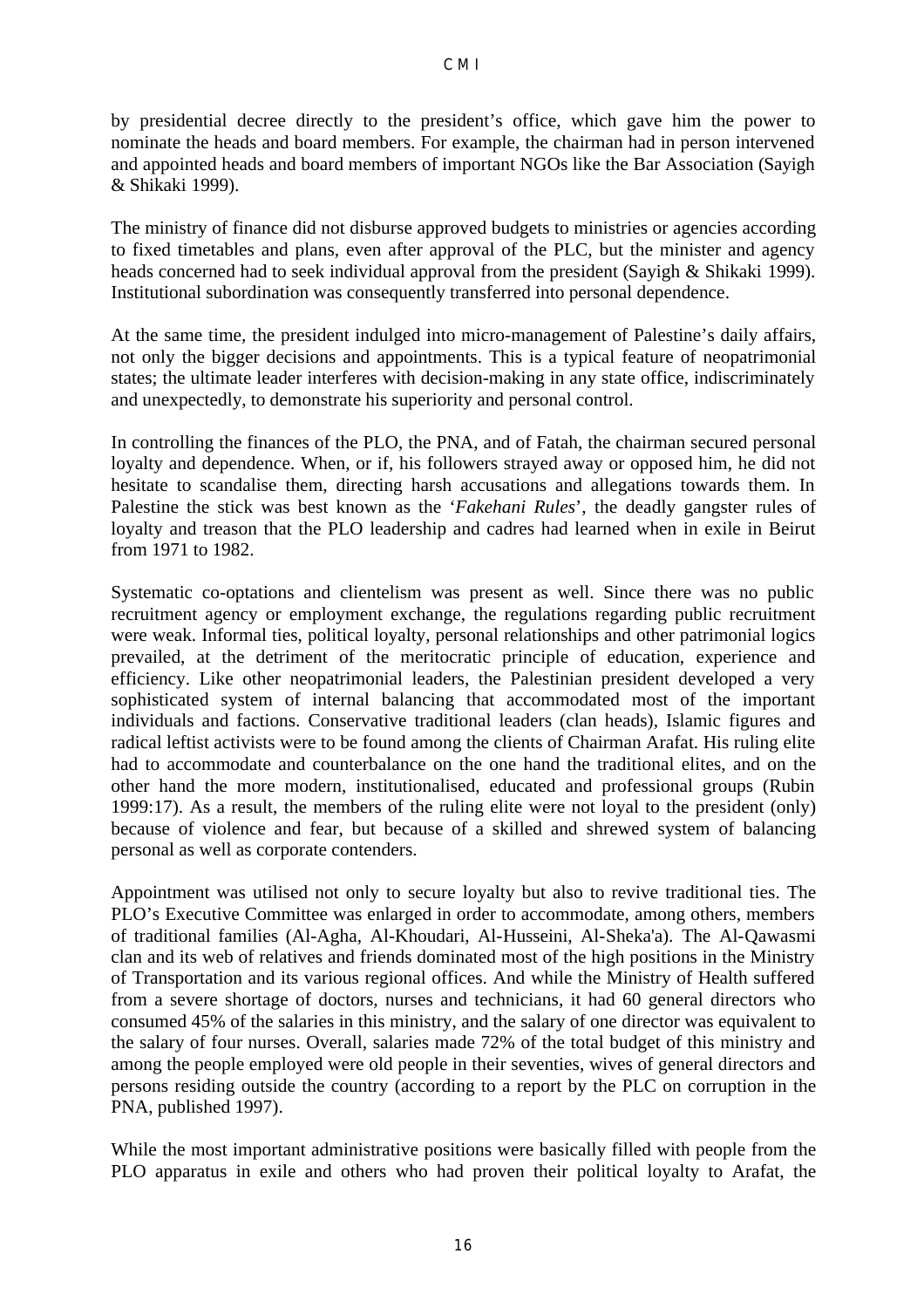administrative apparatus further down was filled in a distinct clientelist manner. For instance, whenever the Israelis were releasing Palestinian prisoners from custody, most of these people were in a need for jobs. And since these were people who had proven their loyalty to the 'cause' and to the PLO, nothing was more natural that to give them jobs in the Palestinian public administration - which secured their continued loyalty. The number of public personnel expanded unchecked, with about 40% of the work force in Gaza on the public payroll (Sovich 2000).

The trade union leadership quandary can further illustrate the system of co-optation. According to Nina Sovich, the Palestinian General Federation of Trade Unions (PGFTU) had failed in its basic task of promoting worker's rights, because the union leaders not only lacked the discipline, expertise and political will, they were co-opted by the PNA as well (Sovich 2000). According to Barry Rubin, independents, leaders of smaller parties, individuals close to Hamas (the major opposition group), and even critics were at least temporarily co-opted (Rubin 1999:17).

#### **4.3 Allegations of corruption and factional disputes**

However, allegations of corruption also served as a weapon in the many power struggles going on in Palestine, like for example between PLO organisations and various political opponents, opposition parties, and dissident groups. There were struggles between the various factions and rivals within the PLO leadership (people who were excluded, who had been in the antechamber for too long, internal rivals etc.), between the various organisations of which the PLO is the umbrella, between the PLO dominated executive and the not-so-PLOdominated PLC, and between the PNA leadership and the opposition. Rumours abounded, some claims were rather wild and unfounded, and probably even the Israeli security and intelligence agencies were 'revealing' or 'producing evidence' to discredit and weaken Arafat and the PLO from time to time.

The proliferation of security agencies in Palestine was also symptomatic for a neopatrimonial mode of rule. Coercion is the ultimate system backer of every political system, but was in Palestine used as much against internal rivals as against external enemies, rather frequently and routinely. To prevent army or security police 'trouble', and indeed to exclude the possibility of a coup d'état, Chairman Arafat did, like a number of neopatrimonial presidents before him, divide the bodies of coercion into a number of parallel services, with himself as the commander in chief of them all. Even when the Palestinian state had not a military apparatus as such, there were twelve different police, intelligence and security agencies, under the umbrella of the GSS (General Security Services) commanded by Yasser Arafat (Luft 1999).

These security agencies were blamed for repeated human rights abuses, insufficient observance of due process, inadequate separation of functions and responsibilities between the various branches, and occasionally violent inter-service rivalries. This threatened the performance of the various police branches and destroyed public approval and the confidence of Israel and the international community.

The governing party (Fatah) was divided into many camps and power bases. One aspect of this division in the West Bank was manifested in the form of a rift between the West Bank leader of Fatah and his rival. However, the two allied themselves as local Fatah leaders when conflicts arose with members of the Fatah Central Committee, whose members were mostly returnees. This group included influential names, such as Abbas Zaki, Sakr Habash, and Hakam Bal'awi among others, all men who enjoyed Arafat's support. When the West Bank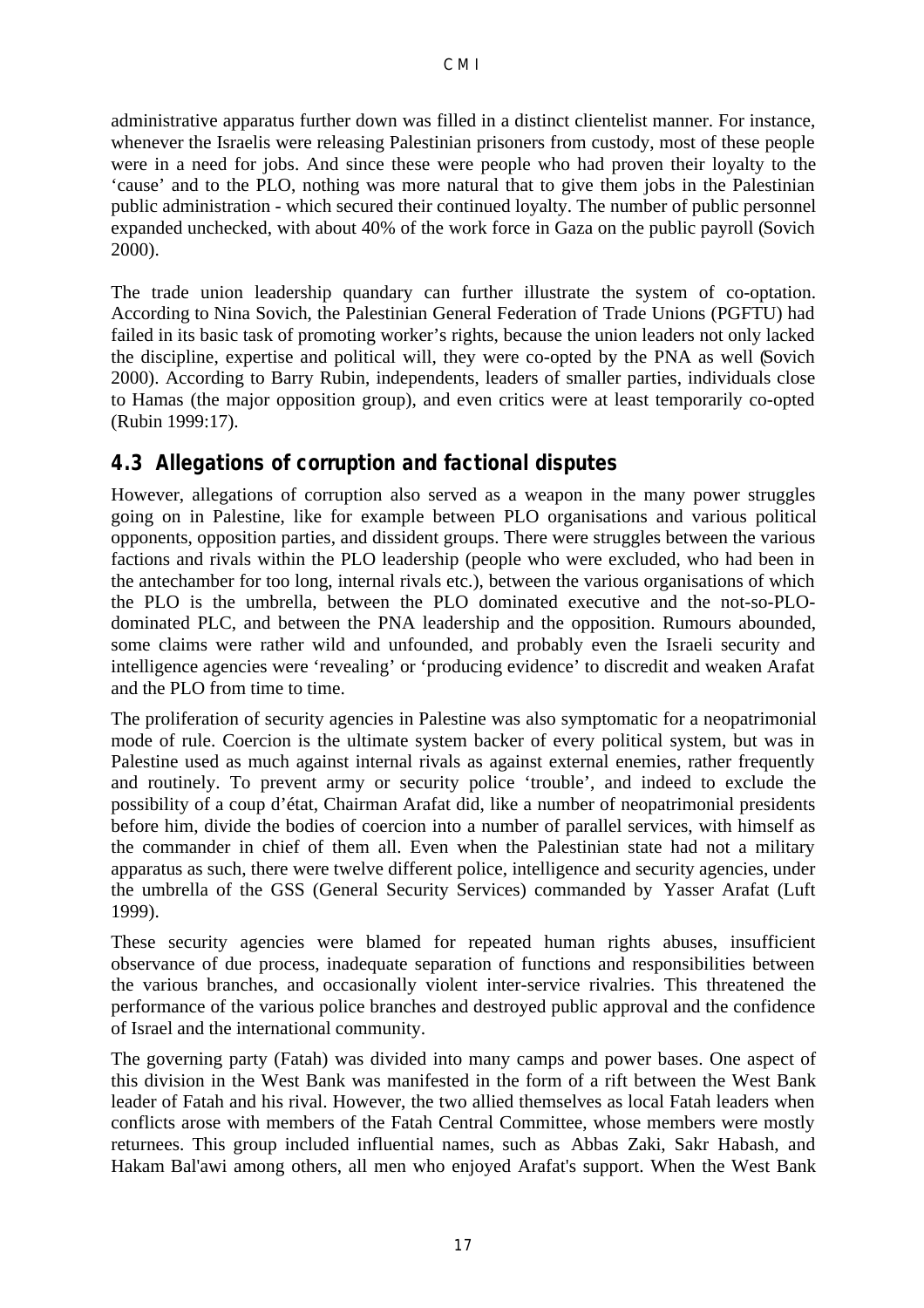leader of Fatah felt threatened he searched for backing and aligned himself with the head of the Intelligence Service in the West Bank. Meanwhile, the head of the Preventive Security Forces in the West Bank (rival of the Intelligence Services) became a strong supporter of the Fatah leader's rival. This alliance ended years of animosity between the latter two, animosities that started when the one had been the temporary substitution of the other as director of the Preventive Security Forces in 1999.

Competition and conflict over personal influence and power existed not only between the different security forces, but also between the heads of the West Bank and Gaza branches of these security groups. Within the Preventive Security Forces for instance, Mohamed Dahlan was the head of the Gaza branch and competing with Al-Rujub who headed the West Bank branch.

Officials of the Palestinian Authority were not shielded from negative effects of the intrigues of such alliances and conflicts. One illustrative example is the support that the head of the Preventive Security Forces enjoyed from the General Director of the Board of Ministers, and from the Minister of Culture. Some observers explained the minister's support to the Head of the Preventive Security Forces with the latter's need of protection due to his allegiance to a small political faction (FIDA). In return, the Head of the Preventive Security Forces receiveed political support against his rivals. Ties between these three have been strengthened after they defeated a rival group from Gaza, who urged Arafat to accept Barak's proposal at Camp David in September 2000 (Al-Ayyam newspaper 13.05.01 and 14.05.01).

Given this proliferation, it was even more disturbing that those who benefitted from corruption were generally from the security forces, the civil service and the political and economic elite. The intensity of corruption varied from one group to another. The Police Force was perceived as the most corrupt. Other groups that dealt with security matters, such as the Preventive Security Forces and the Intelligence Service, performed more complex activities, due to their overlap with Fatah chapters and armed groups. These two groups stood out as they were at the top of the ongoing struggle for influence and power consolidation.

Security forces were even involved in tax collection. The general prosecutor of Jericho collected large sums of money as taxes from businesses, and kept it in his private bank account without informing the ministry of finance. Allegedly, he amassed over four million NIS. Taxpayers were even exposed to torture in the course of efforts to extract larger sums, as reported by the Al-Raqeeb newspaper and revealed in hearings by the Oversight Committee of the PLC in 1997.

Attempts were made to combat corruption by revealing corrupt practices to the public. Ironically, internal conflicts between the various factions of Fatah seem to be the true driving force behind these efforts. Since the eruption of the second intifada, many leaflets were distributed among the general public, issued by a group that called itself *The Brigades of the Al-Aqsa Martyrs.<sup>5</sup>* This was not one homogenous group, and it could be conceived as a collection of individual groups that were all (or believed to be) affiliated with Fatah. These groups were independent of each other, each aiming to discredit a certain public figure while praising another one in order to secure more power and influence for their protégé and themselves. The different groups were insisting on using the name that associated them with the struggle of the second intifada in order to stress their respective authenticity over other factions.

 $\overline{a}$ <sup>5</sup> These leaflets have been used as a source of information in some of the following. Despite their clearly propagandist nature, we believe they are illustrating and give some background information on certain conflicts, ways of thinking, and group constellations.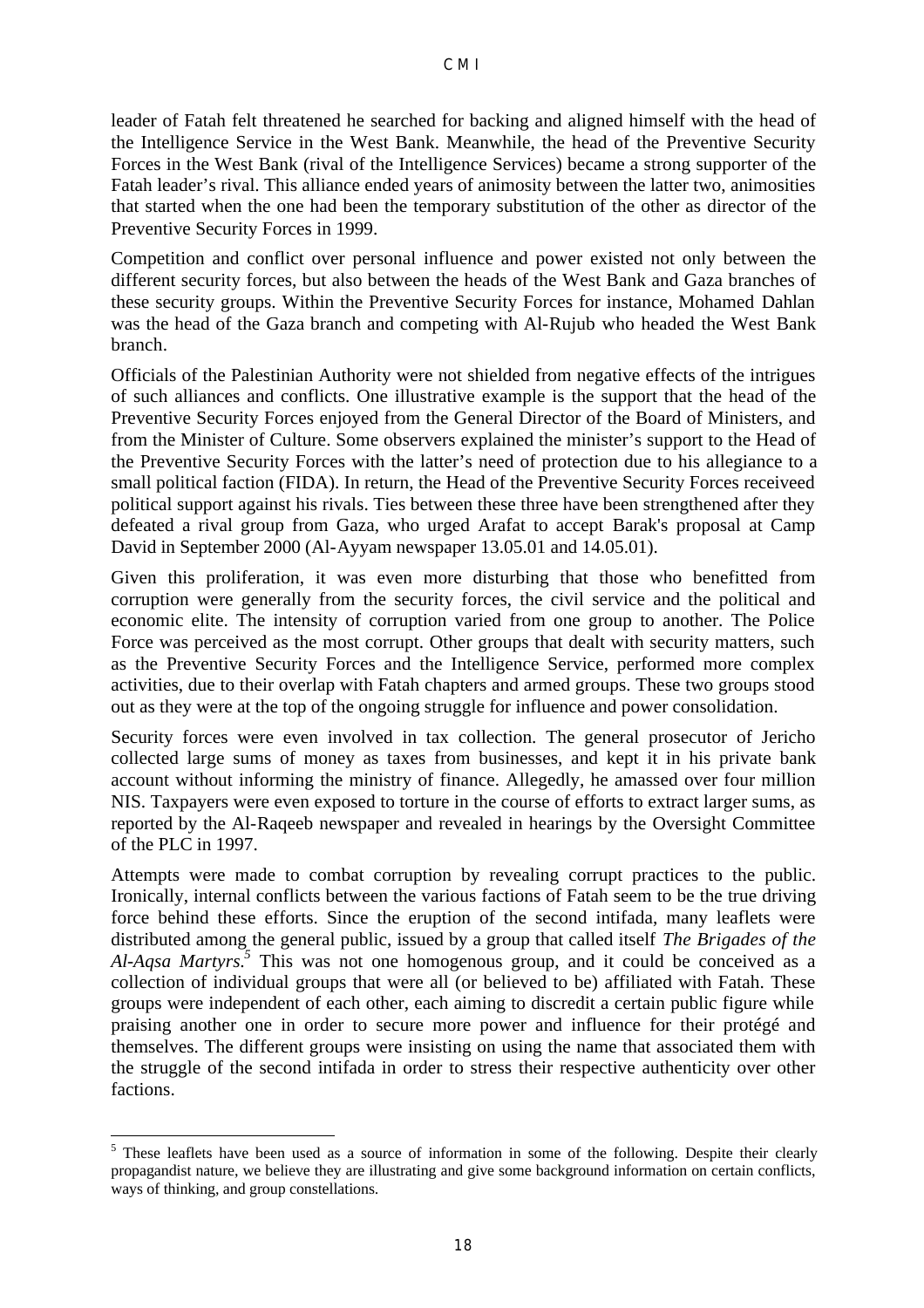Each leaflet attacked a prominent, influential political figure and accused him of corruption. Among targeted individuals were members of the Palestinian leadership, including ministers (such as the Minister of Civil Affairs), chiefs of security forces (such as the Head of the Preventive Security Forces, and the Police Chief), PLO men, and one previous finance minister of the PLO. They included businessmen, prominent Fatah figures, local leaders, and a previous PLO representative in Tunis and PLC members from Tulkarem. Furthermore, each faction was backed by a certain division of the security forces.<sup>6</sup>

One particular line of conflict can be noticed from these leaflets, namely between the upper ranks, represented by the members of the Central Committee of Fatah, who are mostly 'returnees', and the younger leadership of the movement, mostly residents.

Another illustrative example of the political division and fragmentation within Fatah is an incident that took place in a refugee camp near Nablus. The conflict arose over the confiscation of weapons in the aftermath of the Wye Plantation Agreement in 1999. The groups that became involved were the PNA police force, the respective Fatah branches of the camp and the town, representatives from the municipality, and the governor of Nablus. Fatah has not been able to internalise these conflicts of contradictory tendencies between the champions of authority and the rebellious, the refugee camps and the city, and between the central and the local authorities, as represented by the governor and the mayor. Overlapping this fight was the historical rift between the governor's family (Al-'Aloul clan) and the mayor's family (the Al-Shaqa'a clan). Furthermore, there was a group of Fatah members in Nablus with contradictory alliances, since on the one hand they expressed their support to the refugee camp; on the other hand (and for mutual benefit) they allied themselves with the prominent family of the mayor of Nablus. It should be noted here that the refugee camp received massive support from most other refugee camps in the West Bank and from the Fatah activists in these camps. It even escalated to the point at which activists issued a leaflet warning the PNA against entering the camp. A PLC member from the camp and a local Fatah leader maintained when PNA security personnel approached the boundaries of the refugee camp in an attempt to enter: "You will cross only over our dead bodies".

#### **4.4 The corrupting economics of rent-seeking**

Dominating the scene in the game of corruption was a coalition made up of Palestinian elites: the upper bureaucracy, security forces officers, and the local bourgeoisie (bigger merchants, investors, and contractors). The latter group was able to establish a political and economical power base and to forge ties with Israeli and other foreign companies and firms.

Corruption occurred largely because individuals sought access to economic benefit either by becoming partner in large business deals and transactions, or through monopolising certain services or commodities. In this context, proximity to the Israeli side was important, as the most influential individuals among the groups that practiced corruption were those who were in a position that allowed, or even required them, to deal with the Israeli side. It was reported that heads of local companies and firms who dealt with the Israeli side bribed PNA officials with money and gifts. Influential PNA officials owned most new businesses, either through direct and complete ownership, as subcontractors for foreign and Israeli companies, or through partnership with the PNA itself. Examples include the Ministers for Planning  $\&$ International Cooperation and for Civil Affairs, the PLO leader himself, the head of the PLC.

 $\overline{a}$ <sup>6</sup> The leaflets featured heads of public agencies, such as the late Hisham Mikki, head of Palestinian state television, who was slain in Gaza after severe allegations of corruption, and the chief of the Palestinian aviation agency.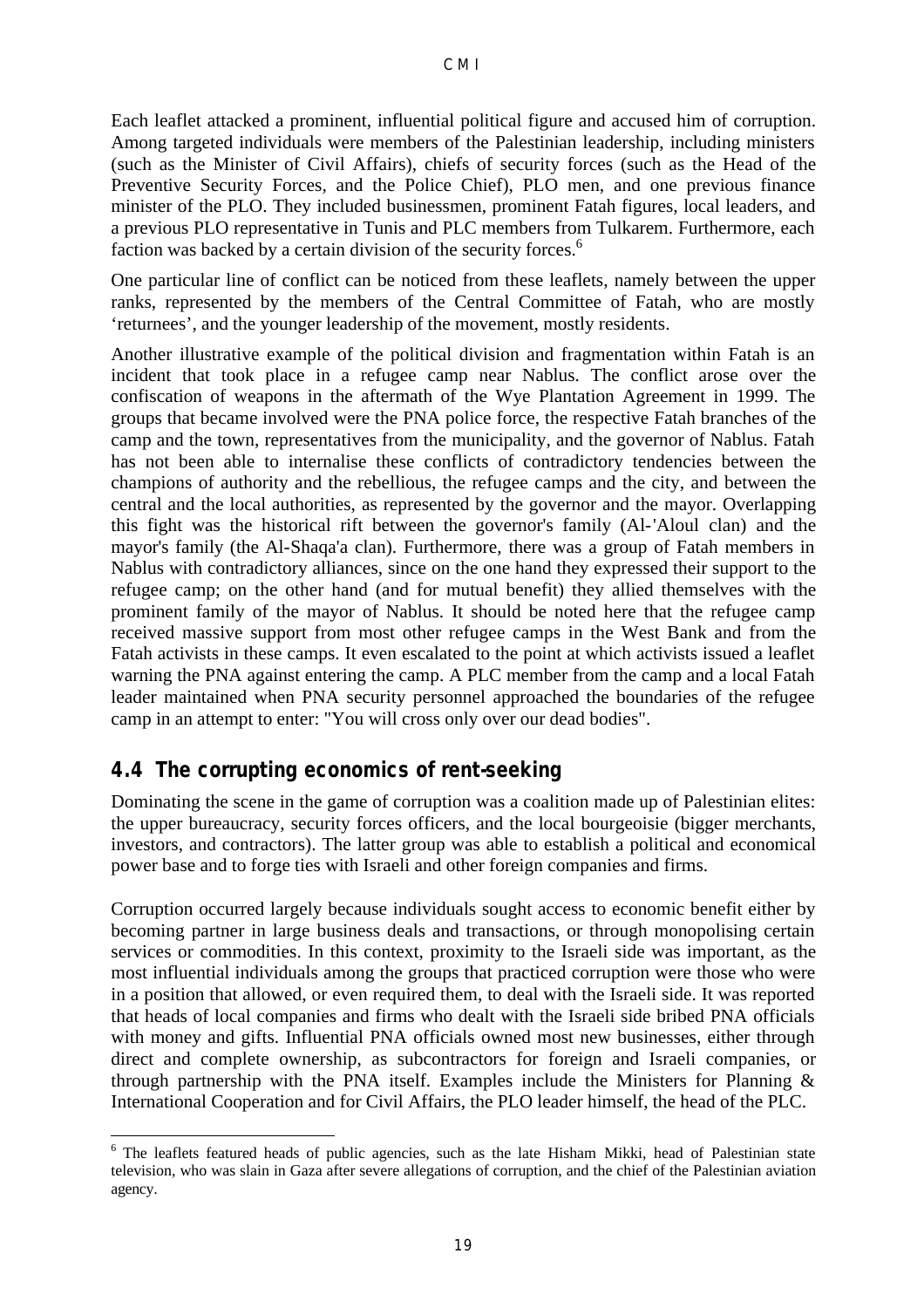In a 1995 report from the United States General Accounting Office on foreign assistance to the PNA, it was concluded that the PLO and PNA budgets were neither transparent, nor accounted for. Indeed, it stated that Chairman Arafat and his officials were opposed to any financial controls, be they domestic parliamentary, independent, or donor driven (GAO 1995; Frisch 1998). The Chairman and his inner circle enjoyed a near monopoly of control of the entire economy of the Palestinian state. In the higher circles of power there was a tendency of converting political position into private wealth as officials straddled into the semi-private and private sectors. This process also generated downright corruption in terms of embezzlement, fraud and "commissions".

The report released by the Oversight and Human Rights Committee of the PLC in 1998 revealed another case regarding fees Palestinian travellers paid when passing through the ports to Jordan and Egypt. Each traveller paid 121 NIS as travel fees but got a receipt for 117 NIS only. The sum might seem insignificant, but is estimated to sum up to about 1 million NIS annually. The report included the names of each one involved, including officials in the security forces, bureaucrats and politicians, among them one minister and a few directors and general directors in the ministries.

As noted above, there is no strong and efficient judicial system in Palestine aimed at combating corruption and power-abuse. Because legal channels did not function properly, individuals resorted to *wasta* and bribery in order to avoid punishment, or to reach their aims. Besides, judicial officials sometimes accepted bribes and commissions, and there were stories about how they extracted money and exploited people involved in criminal or political offences.

The argument here is that money extraction – or rent-seeking – was the common form of corruption practised in the Palestine territories. The phenomenon of rent-seeking is another common aspect in neopatrimonial and clientelist systems. Rent-seeking is here referring to the inclination of power-holders to non-productively extract surpluses from politically mediated business opportunities. These include the right to import certain commodities, to produce certain goods, or to deliver certain services. And when access to certain markets is politically restricted like this, only the businessmen or companies with the relevant political connections will get a piece of the cake. Politicians and public officials can then enrich themselves, or enhance their hold on power, by creating opportunities for direct personal rent extraction and by 'selling' access to rents.

One of the consequences of this is that economic power becomes concentrated. The presidency controls dealings with private businessmen for their privileged access to government contracts, licenses, and other deals. A number of companies in Palestine gained access to PNA-granted monopolies and preferential treatment this way, and the companies without this access complained that they could not compete with rivals enjoying government favouritism and subsidies (Rubin 1999:39).

A number of businesses were opened to Palestinians. The negotiations with Israel gave the Palestinians the right to import certain quotas of goods (like cement and other building materials, tobacco, flour, meat and fuel), to deliver certain services (like telecommunications and electricity), and to produce and export certain commodities (like textiles). Many of these Palestinian rights or quotas were still in the form of sub-contracts for Israeli companies (because Palestine was not recognised as an independent country), but ever more business opportunities were created through the negotiations and the 'peace process'. However, there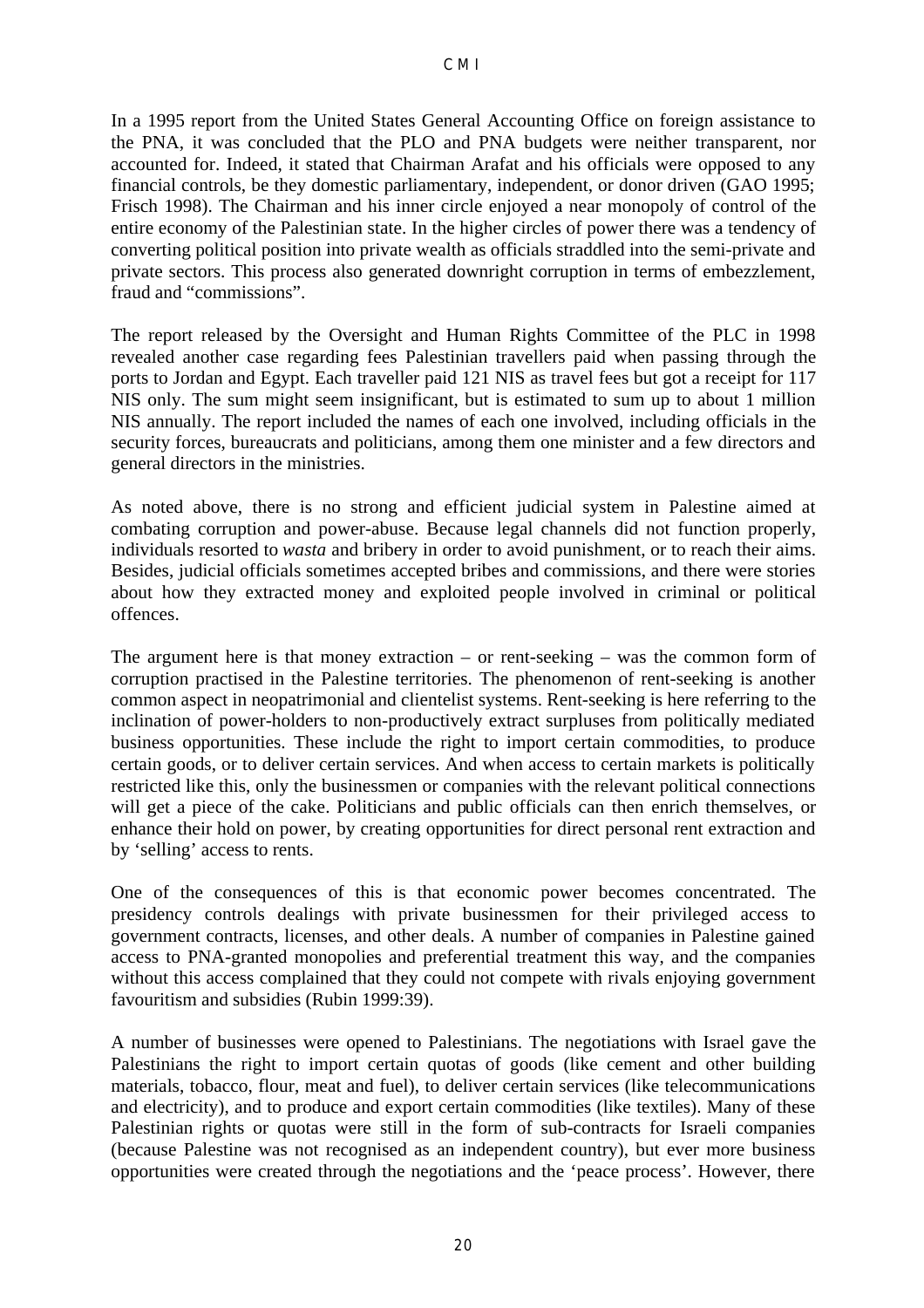existed numerous restrictions on economic activity, many imposed by Israel, in particular for residents of East Jerusalem and the Gaza Strip. Underdeveloped infrastructure combined with all the restrictions held back any economic activity of scale, such as independent banking (Mazawi & Yogev 1999). In this environment, political connections became even more fundamental for economic entrepreneurs.

Business opportunities were thus politically mediated, controlled and distributed. Therefore, the most important political game in Palestine was that of distributing concessions and rights. Existing businesses and businessmen were positioning themselves by greasing politicians. The politicians were also manoeuvring for access to rents from PNA ownership of businesses and by taking over politically generated business opportunities. Some businesses were state monopolies (PNA owned) like the Petrol Board (that raised money for the PNA by raising prices higher than in Israel) and the Palestinian Company for Trade Services (cement imports, a monopoly that enjoys police protection against competitors). Profits earned by these PNAapproved monopolies were sometimes put into special budget accounts under the president's control with no public accounting (Rubin 1999:69). Others were parastatals with PLO/PNA notables having personal interests in them, and a large number were sub-contractors.

The local chief of the National Guards in Nablus obtained a personal bank loan by using his institution as collateral. The money was invested in four chicken farms. Dozens of National Guard members served as workers on these farms. The product was sold to the supplies department of the National Guard and then landed on the soldiers' dinner plates. The person in charge of supplying the local branch with foodstuff was a close relative of the local chief. As the returns from these transactions went into the chief's pockets, he came to own several houses and businesses in the West Bank and Gaza.

Yasser Arafat himself, a number of his closest political friends and allies, a number of prominent PLO figures, ministers and top-level bureaucrats, and the PLO as such, were moving into various businesses in Palestine. For instance, the two most prestigious hotels in Palestine, the Oasis Hotel and Casino in Jericho, and the Grand Park Hotel in Ramallah, were owned by PLO figureheads, some said by Arafat himself. The Grand Park was frequently used by state visits, and the Oasis hotel in Jericho was particularly interesting for Israelis and Jordanians who were forbidden to play games for money in their home countries.

More dangerous were the politically mediated monopolies in core industries handed out to certain PLO-affiliated private individuals and in particular to the Chairman's inner circle. These were the state regulated monopolies or quasi-monopolies in telecommunications, oil and energy, and several building materials.

An internationally published case involved the Palestinian Telecommunications Company, Paltel, which enjoyed a monopoly and charged inflated prices. In 1994 an American company signed a contract with the Palestinian president representing the Palestinian Ministry of Post and Telecommunications. But in July 1999 a court in the USA ordered that Palestinian Authority accounts be frozen until it paid \$ 20 million in compensation to the US company for violating their contract and turning over the monopoly rights to Paltel for a period of twenty years. Allegedly, there were mutual interests between Paltel and some Palestinian ministries and officials who owned shares in Paltel (Palestine Report, 19 January 2000).

There were several other examples of top politicians interfering in business for private gains. One case involved the Minister of Civil Affairs, who requested the Israeli side for the closure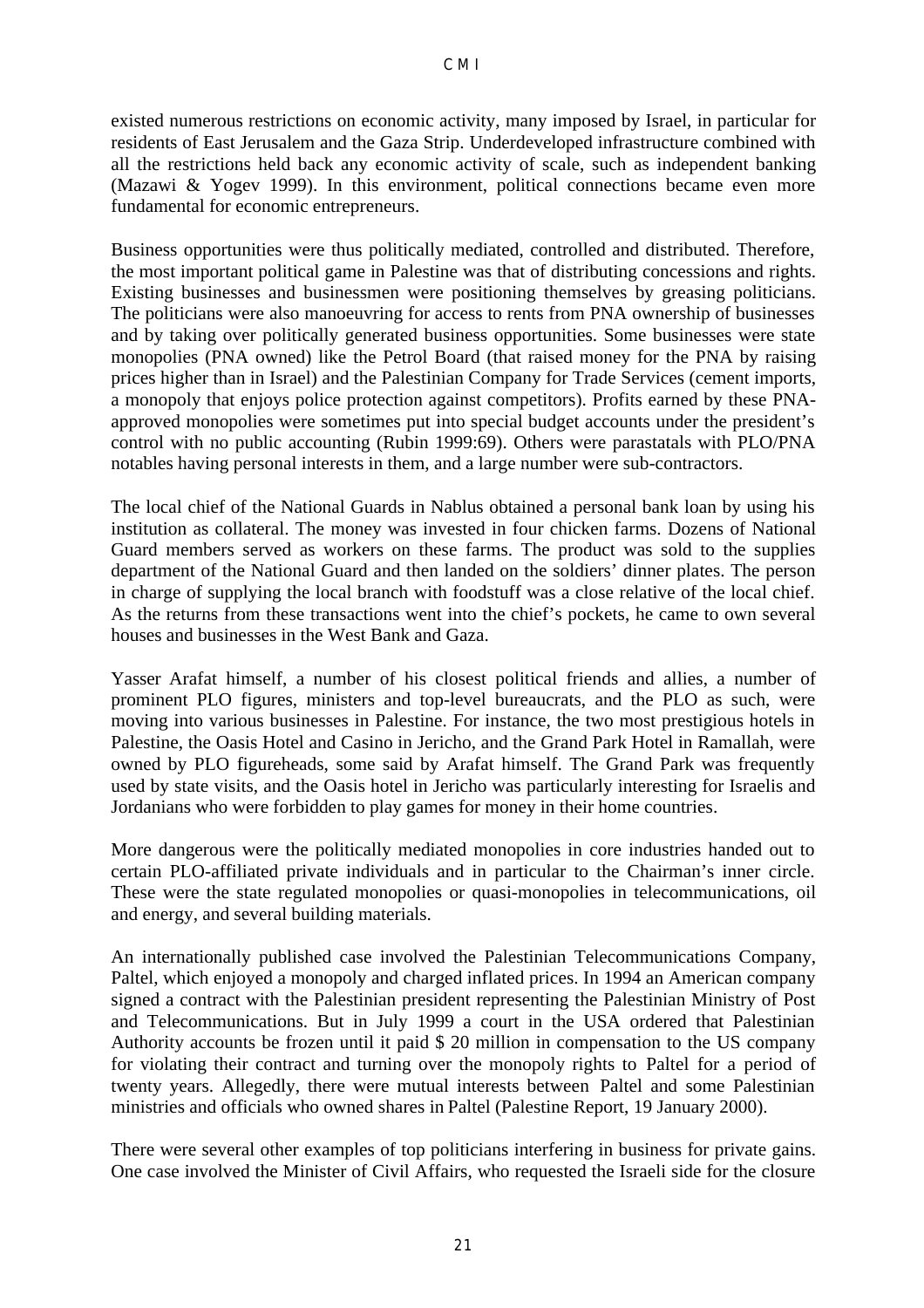of the Allenby Bridge, the border crossing to Jordan, in order not to allow the import of cement for a certain period of time. This action was intended to allow the minister's son to monopolise the cement market through his Al-Karmel Cement Company. Another case involved the Ministry of Planning and International Cooperation, which allegedly spent 92% of its budget on training and consultant work to hire a consultant firm called Teem, which was owned by the minister himself. And so on…

#### **4.5 A culture of loyalty**

A traditional political culture persisted among many segments of the Palestinian population, where loyalty was given to local headmen, religious, family- and clan-leaders. In this setting deference to the traditional leaders was encouraged, more than to a modern organisation with a rule of ideology or principles. However, the traditional Palestinian elites were declining, and the remaining traditional hierarchies and patronage relations were fragile. The social basis of Palestine was nevertheless rather conducive to a clientelist mode of rule, because of the fragmentation of the population in a predominantly rural setting, with a large migrant community. In addition to the social and institutional fragmentation of territorial Palestine, two more factors were conducive to political clientelism. One was that there were large Palestinian communities in Israel and Jordan, and smaller communities in Lebanon, Syria and other countries. These had conflicting interests and a fragmented social and organisational base. The PLO/PNA structure was consequently the nucleus of an extremely dispersed and heterogeneous population. Secondly, the PLO was in itself partly a product of the attempt of various Arab presidents and monarchs to withstand Israeli expansion, and not simply a grassroots organisation. It had furthermore two deep internal cleavages - one between the "insiders" and "outsiders", another one between Gaza and the West Bank.

There existed a considerable rift between returnees (of whom nearly all are Fatah members) and originally local residents, as both were competing for power and influence. In this context, both sides had created stereotype images of each other. Locals perceived returnees as corrupt. The returnees on the other hand saw locals as rigid, backward and inexperienced. Both sides perceived each other as less loyal to the national cause than themselves. In some of the distributed leaflets referred to above, returnees were described as robbers of public money or as violators of the ethical codes of the Palestinian society. From the other side, local residents were frequently labelled as traitors and as collaborators with Israel.

Returnees were perceived as holding the lion's share of power and influence, as they generally occupied the higher positions. While constituting only a small minority of the entire population, they were holding a quarter of the posts on the Board of Ministers, a quarter of the posts of deputy ministers and assistant deputy ministers, and a large number of the posts of directors and general directors in the various institutions and agencies. While administrative work was assigned mostly to returnees, manual work was more likely to be assigned to locals.

Often the heads of the police departments and local chiefs of the National Guard in most West Bank towns were returnees from Gaza. Examples were the governor of Nablus who was a member of the Council of Palestinian National Security, while the mayor of Nablus was a member of the Executive Committee of the PLO. Arafat appointed these two men to maintain a balance between the two factions of Fatah, the returnees and the locals. As a returnee, the governor belonged to a group that had little respect for the local Fatah figures. In an private conversation the governor revealed that he still remembered the day when the PLO – through Abu Jihad – approved the liquidation of the then minister of civil affairs for collaborating with Israel.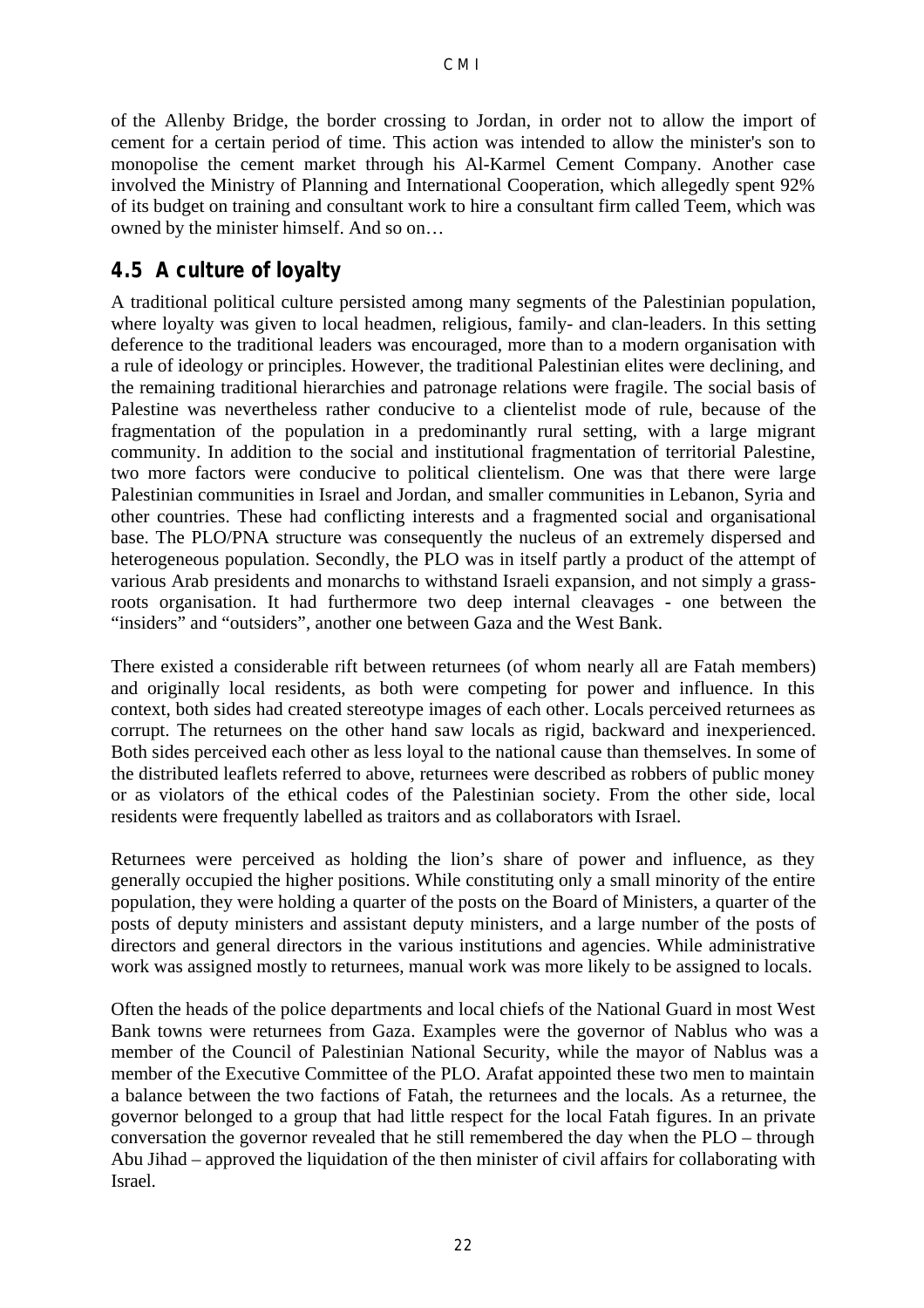While Chairman Arafat was never personally accused of corruption, he seemed to have condoned it among the people he chose for public office. During the first few months after the formation of the PNA in 1994, tens of thousands of dollars worth in gifts were given to high officials in the PNA, especially in the security forces. This money was never registered and was privately spent by the individuals. In a private meeting a Canadian official mentioned that the head of he PLC had received \$ 3 million in foreign aid and deposited it in his private bank account. Some of these people have been known to be corrupt for so many years that in a normal situation they would be a burden to the ruler. This reveals that to the Palestinian president loyalty came before good conduct and allegiance before accountability.

The director of the Palestinian Police Force issued orders to the police directors in the various regions to build new headquarters and to secure the funds from sources other than the official budget of the police. Local police directors were urged to secure the needed money by any means and were threatened that those who did not succeed would be replaced along with their assistants. Thus, police directors resorted to illegal dealings that included car robberies, the obtaining of cash money from spare parts car shops, the confiscation of properties, overcharging people by raising fees, and money extraction from individuals accused of felonies in return for their release. In the leaflets the Director of the Palestinian Police Force was accused of running a 'jail business' accusing people of felonies and then blackmailing them. He was also accused of protecting big drug agents<sup>7</sup>. Another leaflet accused the director of the Palestinian Police Force of running a prostitution ring, naming the women involved in it.

In the Nablus municipality, there was no accountability and oversight. Neither the Ministry of Local Governance, nor the Ministry of Finance checked on the financial dealings or watched over the spending of the money provided by donors and other foreign agencies. The Nablus municipality received large amounts of donor money. Due to the lack of accountability, the mayor was able to allocate some of this money to strengthen his influence and to expand his web of supporters in town. He gave monthly salaries to selected individuals and armed a small militia that received orders only from him. In the words of a member of this group, 'our task is to stand firm against any violators of public order and against those who wish to weaken the patriotic resolve of Nablus'.

Nablus was unique among the Palestinian cities, as it had a highly efficient police force of its own, in addition to the National Police Force (Gaza also had its own but less efficient police force). The head of this local police force was indebted to the mayor, since he was reinstalled to his position after he had been fired for illegal business transactions. He had previously served as the head of the intelligence division in Nablus, when in 1997 he was fired after being caught smuggling and dealing with stolen products (personal computers). The general director of the National Police Force immediately appointed this individual as the director of the police department in Ramallah, and in 1998 he was brought back to Nablus.

It should be noted here that the mayor of Nablus maintained good ties with prominent national figures, such as Mahmoud Abbas and the head of the Preventive Security Forces. In a leaflet distributed during the early second *intifada*, the three men were accused of preparing to oust

 $\overline{a}$ <sup>7</sup> Supposedly, the scheme worked as follows: big drug agents paid bribes in return for being allowed to continue with their dealings. The Police Force director arrested the consumers, the drug addicts, confiscated their drugs and released the offenders for a small 'fee'. The confiscated drugs were then resold to the dealers.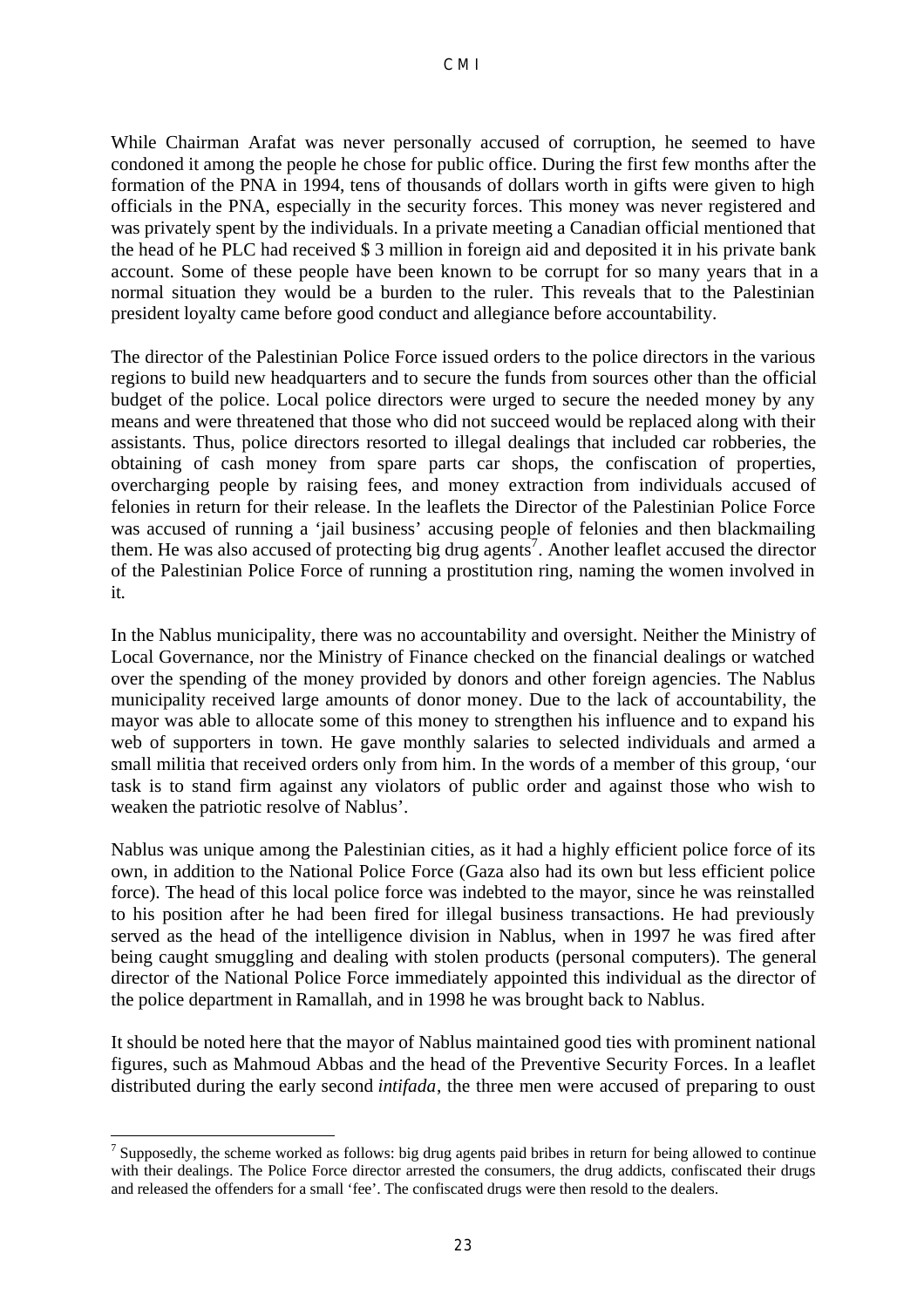the current PLO leadership, working to achieve this with support from Israel and the United States, after they had disappeared for a month and a half.

'Ghost workers' were not unfamiliar in the PNA. The Nablus branch of the National Guard had 550 names registered as active members, while only 350 were actually on duty. The remaining 200 names were imaginary, but remained on the payroll. There was the 'Fatah Quota' that consisted of 60 imaginary names, which was usually granted to prominent Fatah leaders in the area as a bonus to their own salary.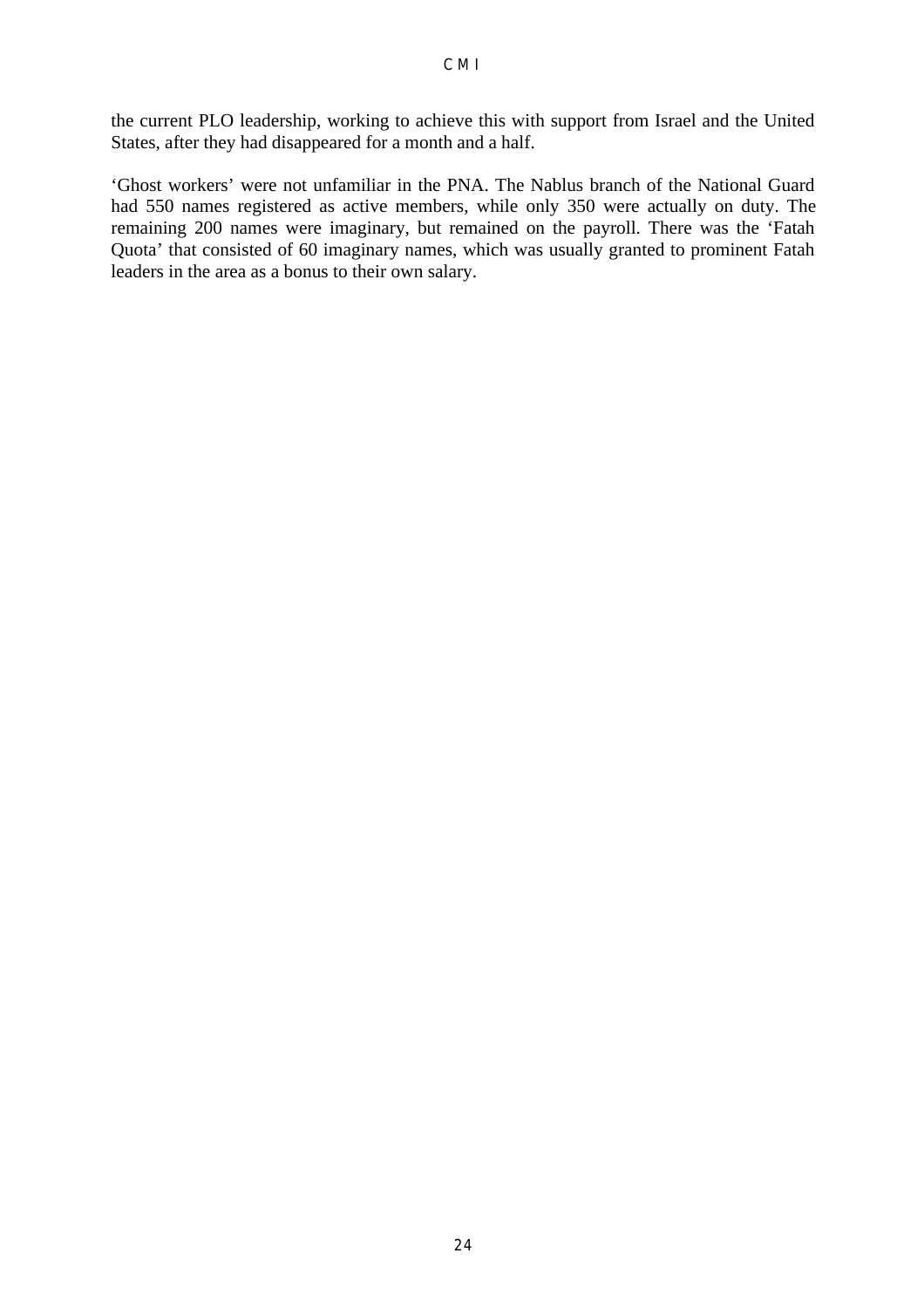## **5 Some Consequences**

What kind of state developed in Palestine during the period 1994-2002? The arguments and stories above indicate a state of the neopatrimonial clientelist kind, captured by unproductive internal factions. Given the precarious strategic situation and the undefined statehood, the Palestinian state was rather authoritarian and security-oriented, but too weak to pursue economic developmentalist policies. It was of the neopatrimonial/clientelist type of state, with its core characteristics of presidentialism (personalised power) and patrimonial logics (the use of state resources in order to buy political loyalty), which is quite typical in developing countries.

Politically, Israel and the Western powers continually stressed security and order over democracy and social justice in Palestine. Citing the national struggle, the Palestinian political authority was further monopolised, militarised and personalised by the Palestinian leadership. A presidency with near dictatorial powers was established, where the mechanisms for popular and institutionalised control and restraints were seriously underdeveloped.

Despite the authoritarian traits pointing to a strong – and therefore possibly developmentalist – regime in Palestine, the political and administrative weaknesses of the PNA were apparent. In the state formation process, the political institutions never came to gain full political legitimacy and operational capacity. The process of state formation was further restricted and held back by Israel, and the PNA was partly de-legitimised and critically challenged by a more fundamentalist opposition. The PNA became increasingly incapable of service delivery. Not even security and the most basic social services were provided. These unsettled, precarious conditions gave more prominence to short-term political concerns and military strategies rather than to long-term development concerns.

Thus, the economic performance of Palestine was relatively poor, like in most clientelist countries. This was mainly because the state was too weak to push through the economic, political and social transformations that a genuine and successful development strategy required. Despite funds from the PLO coffers and substantial foreign economic support, state resources were appropriated and used politically to secure the necessary internal support and stability of the PLO-dominated regime.

Basically, rents were created and distributed politically to satisfy three core groups on which the Palestinian PLO-dominated governing elite depended, namely the security apparatus, the nominated public officials and bureaucrats, and local strongmen. The constant redistribution of state resources to these unproductive constituencies was detrimental to the productive private sector, and might well have led to an endemic fiscal crisis and diminished prospects for sustained economic development, if allowed to continue.

Now, when the process of state *deformation* continues and the PNA is pushed back by Israel through the current reoccupation and marginalisation, some local strongmen will probably increase their powers at the detriment of centralised and stable rule. In the possible (and likely) scenario of a complete Israeli reoccupation of Palestine, some local autonomy will probably be granted to certain larger cities (with the bulk of the Palestinian population), via 'co-operative' and 'friendly' local strongmen as direct clients of Israel. There is a likelihood, unfortunately, for a '*bantustanisation'* of Palestine.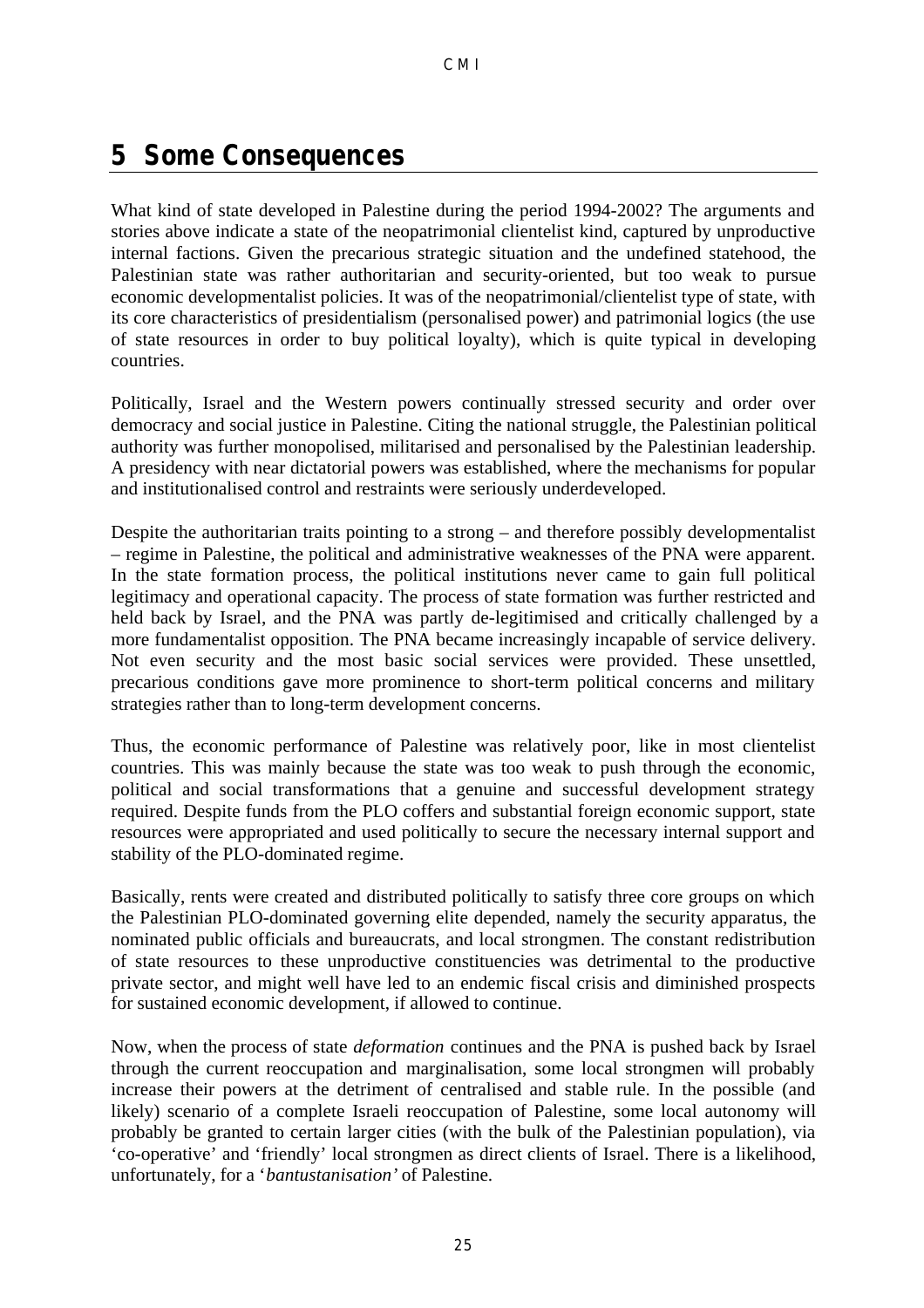#### **References**

Ades, Alberto & Rafael Di Tella (1996): "The causes and consequences of Corruption: A Review of Recent Empirical Contributions" in *IDS Bulletin*, vol.27, no.2, 1996, pp.6-12.

Al-Tashri'I Al-Majlis (1998): Periodical (Published by PLC Public Relations Department. In Arabic), issue no.6, 1998.

Amnesty International (2000): *Annual Report 2000: Palestinian Authority*. [http://www.web.amnesty.org/web/ar2000web.nsf/countries/7dae741e5b9afed5802568f20055 2959?OpenDocument (11.08.00)].

Amundsen, Inge (1999): "Political Corruption: An Introduction to the Issues". Chr. Michelsen Institute, Bergen, WP 1999:7.

Bratton, Michael & van de Walle, Nicolas (1994): "Neopatrimonial regimes and political transitions in Africa" in *World Politics*, no.46 (July 1994), pp.453-489.

Dajani, Mohammed S. (N.D.): "The Palestinian Authority and Citizenship in the Palestinian Territories". *Special Report* published on the Palestinian National Authority Official Website. [http://www.pna.net/reports/mcitisen.htm (10.08.00)].

Frisch, Hillel (1998): *Countdown to Statehood: Palestinian State Formation in the West Bank and Gaza*. Albany, 1998, State University of New York Press.

GAO, United States General Accounting Office (1995): "Foreign Assistance. PLO's Ability to Help Support Palestinian Authority Is Not Clear". Report to the Chairman, Committee on International Relations, House of Representatives: GAO/NSIAD-96-23, B-270066. Washington D.C., November 1995.

Hilal, Jamil (1998): "The Effect of the Oslo Agreement on the Palestinian Political System" in *Giackaman & Loenning (eds)* 1998, chapter 6, pp.121-145.

Klitgaard, Robert (1988): *Controlling Corruption*. Berkley, 1998, University of California Press.

Lambsdorff, Johann Graf (1999): "Corruption in Empirical Research - A Review". *TI working paper*, November 1999, TI Goettingen [http:www.transparency.de/documents/workpapers/lambsdorff-research.html (14.08.00)].

Legrain, Jean-François (1999): "The succession of Yasir Arafat" in *Journal of Palestine Studies*, vol. 28, no. 4 (Summer 1999), pp. 5-20.

Luft, Gal (1999): "The Palestinian Security Services: Between Police and Army" in MERIA, *Middle East Review of International Affairs*, vol.3, no.2, June 1999. [http://www.biu.ac.il/SOC/besa/meria/journal/1999/issue2/jv3n2a5.html (24.08.00)].

Mazawi, André Elias & Abraham Yogev (1999): "Elite formation under occupation: the internal stratification of Palestinian elites in the West Bank and Gaza Strip", *British Journal of Sociology*, vol.50, no.3, September 1999, pp.397-418.

Paldam, M. (1999), "The big pattern of corruption. Economics, culture and the seesaw dynamics". *Working Paper* No.11, 1999, Department of Economics, University of Aarhus.

"Political Corruption", *Journal of Democracy*, Vol.2 No.4, Fall 1996.

Rubin, Barry (1999): *The Transformation of Palestinian Politics. From Revolution to State-Building.* Cambridge, Mass., 1999, Harvard University Press.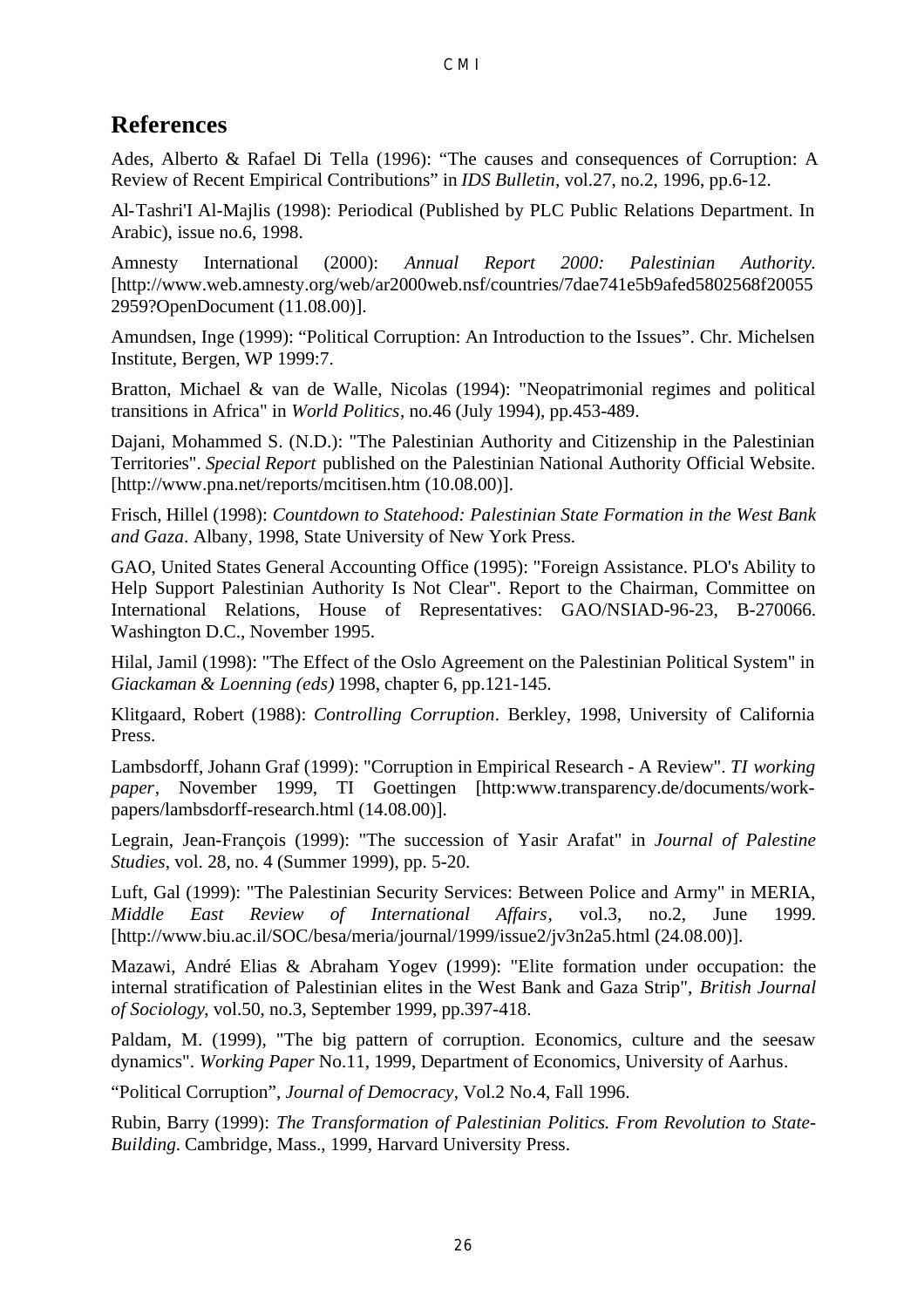Samara, Adel (2000): "Globalisation, the Palestinian Economy, and the 'Peace process'" in *Journal of Palestine Studies*, vol.29, no.2 (Winter 2000), pp.20-34.

Sayigh, Yezid & Khalil Shikaki (1998): Strengthening Palestinian Public Institutions. (The Rocard-Siegman report). Michel Rochard, chairman & Henry Siegman, Project Director. Yezid Sayigh & Khalil Shikaki, principal authors. New York, June 1998, Council of Foreign Relations, Independent Task Force. [http://www.foreignrelations.org/public/pubs/palinstfull. html (10.09.00)].

Shuaibi, Azimi (1999): "Elements of Corruption in the Middle East and North Africa: The Palestinian Case". Paper presented to the 9th International Anti-Corruption Conference, IAAC, Durban, South Africa, 10-15 October 1999. [http://www.transparency.de/iacc/ 9th\_papers/day1/ws5/d1ws5\_ashuaibi.html (14.08.00)].

Sovich, Nina (2000): "Palestinian Trade Unions" in *Journal of Palestine Studies*, vol.29, no.4, summer 2000, pp.66-79.

U.S. Department of State (2000): "1999 Country Reports on Human Rights Practices: The Occupied Territories (Including Areas Subject to the Jurisdiction of the Palestinian Authority)". Released by the Bureau of Democracy, Human Rights, and Labor. U.S. Department of State, Washington, February 25, 2000. [http://www.state.gov/www/ global/human\_rights/1999\_hrp\_report/occterr.html (11.08.00)].

Weber, Max: *General Economic History*. New Brunswick, NJ, 1981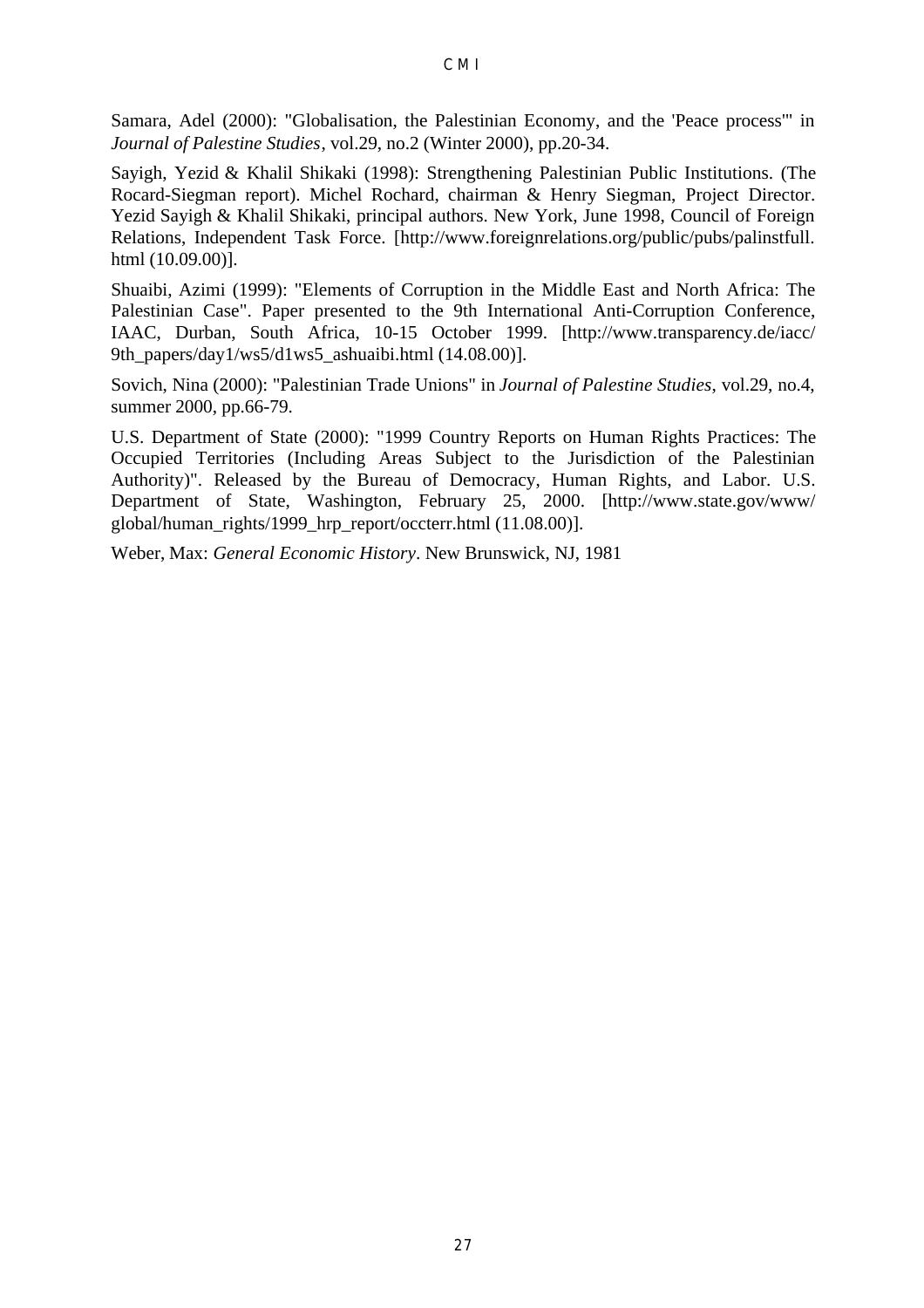# **Summary**

The state formation process in Palestine started after the Oslo agreements between Israel and Palestine in 1994, which established a Palestinian quasi-state. The process came, however, to an almost complete halt with the onset of the second *intifada* in late 2000 and definitely with the Israeli reoccupation of the West bank and Gaza in 2002. At the time of writing, Palestine is divided into eight zones, with 120 checkpoints and 220 enclaves, a wall is being built, the economy is in ruins and the Palestinian administration hardly operates.

This report argues that despite the authoritarian traits and strengths of the Palestinian National Authority, which could have led to a distinct developmentalist state, the same traits pushed the PNA into corrupt, clientelist practices and fragmentation.

The obstacles were almost insurmountable. Palestine had an unsettled international status and an open-ended conflict with Israel over territories and resources, and an enclave economy. Some signs were nevertheless very positive. Initially there was a large degree of national pride and willingness to make huge sacrifices for the purpose of nation reconstruction, a large degree of popular support for the PNA, quite a degree of unity and autonomy within the state leadership (based as it was on the PLO), and a display of government capacities to implement some of the basic policies and reforms necessary for development.

However, the clientelist and corrupt practices, together with a weak legal foundation and internal resistance to democratisation, hampered the process of democratisation and participation, restricted the institutionalisation of checks and balances, and opened up for massive criticism and weakened legitimacy of the regime. Thus, PNA failed in fulfilling the pressing need for democratic reforms, including room for participation, institutionalisation and transparency, in order for the Palestinian Authority to gain more legitimacy internally and externally.

ISSN 0805-505X ISBN 82-8062-035-4